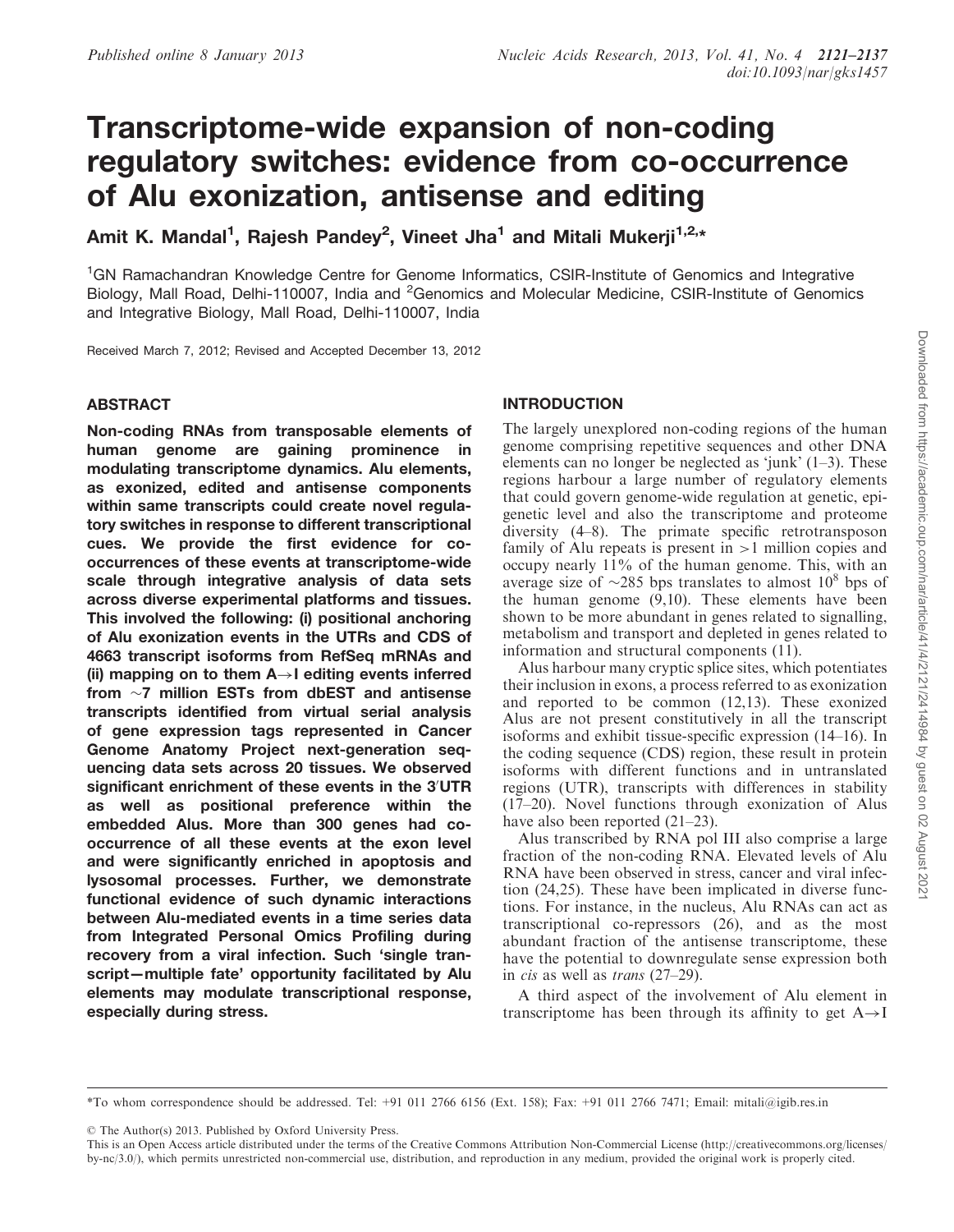edited. Two oppositely oriented Alus in pre-mRNAs can adopt secondary structures, which are the most preferred substrates for double-strand specific adenosine deaminase, *ADAR1.* A large fraction of  $A \rightarrow I$  editing events in the genome map to Alus (30–32). The edited transcripts have been shown to be preferentially retained in the nucleus, a phenomenon that can regulate the fate of transcripts at the post-transcriptional level. This phenomenon has been implicated in modulating heat shock stress, senescence and stem cell differentiation (33–35).

Expression of a gene having an Alu exonization can be modulated differentially if there are editing events within the exonized regions or if it has an antisense transcript. If either of the events are condition specific, we might anticipate different fates of transcripts from the same gene. Such events at the transcriptome-wide level could have systemic consequences. Although all these events have been reported independently, a possible crosstalk event at the genic level has never been explored.

In this study, through extensive data mining and computational approaches, we demonstrate the possibility of co-existence of Alu exonization, editing and antisense at the transcriptome-wide level (Figure 1). Further, we demonstrate these events to be preferentially localized in the 3 <sup>0</sup>UTR and also a positional preference within Alus. A significantly enriched set of genes from apoptosis pathway have co-occurrence of all the three events at the exon level. Through analysis of RNA-seq data of an individual across subsequent time points following a viral infection, we observe altered dynamics of the sense and antisense transcripts of a subset of genes linked to

ubiquitin-mediated proteolysis. This study adds a further dimension to the evolution of novel regulatory networks in primates.

# **METHODS**

To identify and anchor exonization, editing and antisense events in the transcriptome, an extensive data mining and curation was carried out. The detailed steps for each of them have been provided in Supplementary methods. A brief overview is presented here.

#### Identification of Alu exonization events in the transcriptome

The comprehensive set of mature mRNA sequences from RefSeq database (release 45, January 2011) (36) was used to identify and map Alu exonization events in the UTR and CDS regions at the transcriptome-wide scale (Supplementary methods). Using the University of California, Santa Cruz (UCSC) table browser (genome build hg18) (37), exon block alignments for  $5'UTR$ , 3 <sup>0</sup>UTR and CDS regions in browser extensible data (BED) format were exported to the Galaxy framework of tools (38–40). Alignments from alternate assemblies (HapMap regions) and unplaced contigs (*chr\*\_random*) were filtered out. The Alignment blocks, which had a  $>10\%$  overlap with Alu elements identified through RepeatMasker (version 3.2.7) (http://www.repeatmasker. org) using the *Coverage* Tool in Galaxy (41,42), were identified. The exonized Alus were mapped back to the gene through the mRNA accession numbers. The



Figure 1. Overall design of the study for exploring cross-talk between Alu exonization, antisense and editing. Different databases were mined to identify exonization, editing and antisense events mediated by Alu elements. These were mapped to transcript isoform level, their position in the transcripts and within Alu repeats. GO analysis was carried out to see whether these events participate in similar biological processes or pathways.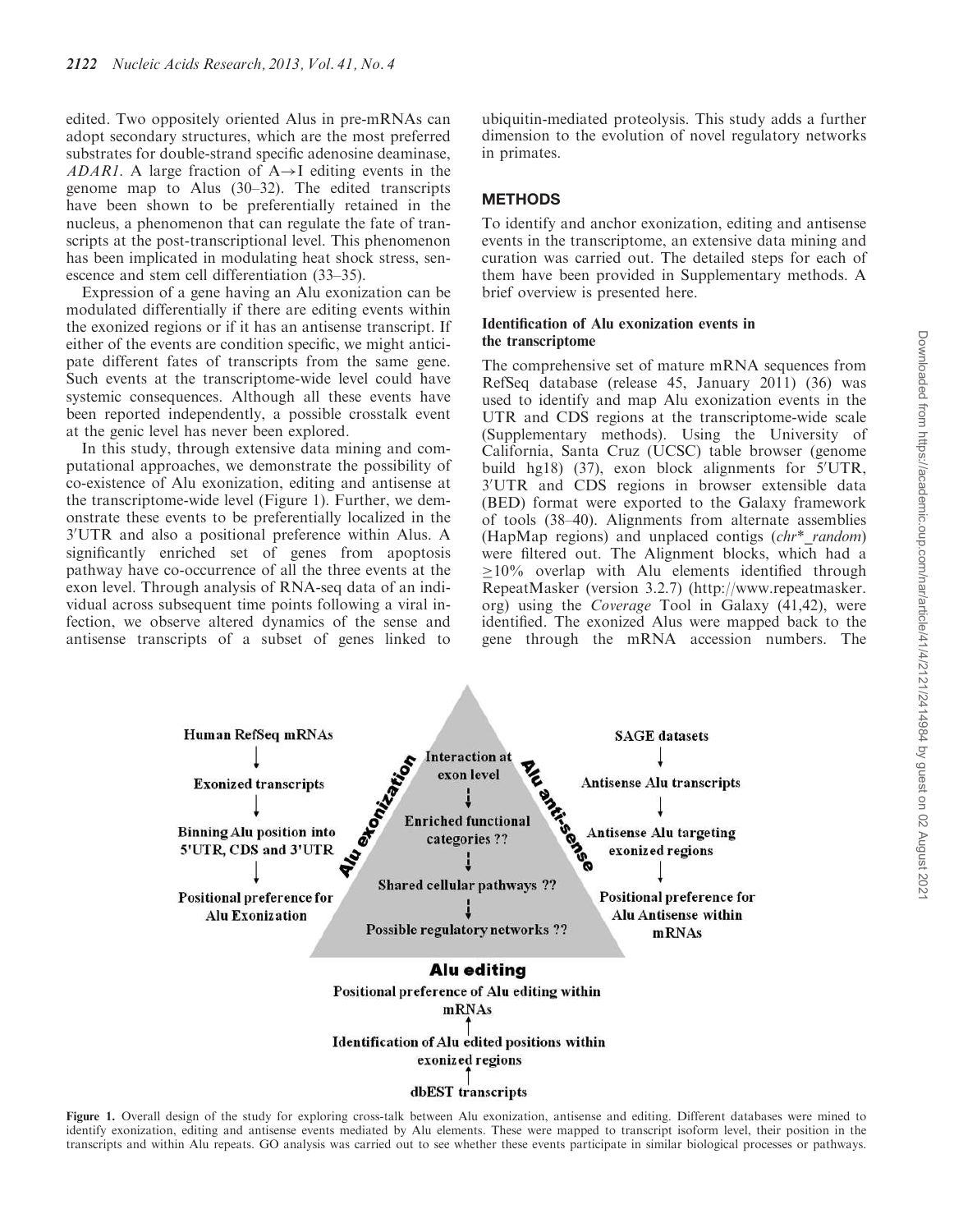number of transcripts (and related genes) in each category, i.e. 5'UTR, 3'UTR and CDS, which contained Alu within exons were documented individually.

#### Identification of Alu in the antisense transcriptome

There are as of yet no high-throughput experimental platforms, including next-generation sequencing (NGS), that can be used to readily detect, differentiate and map antisense transcripts from repetitive sequences. We explored the potential of serial analysis of gene expression (SAGE) to determine the contribution of Alu elements to antisense transcription (Supplementary methods) (43). Briefly, we initiated our study through a comprehensive search for existence of Alu overlapping transcripts in antisense orientation to the host gene, from all possible transcripts in National Center for Biotechnology Information (NCBI) SAGEMap's virtual SAGE library data (long SAGE, 17 bp sequences). This data set contains  $\sim$ 9 million virtual SAGE tags generated from *in silico* digestion of transcripts by *NlaIII* from the 3' end derived from heterogeneous sources like mRNA, cDNA and expressed sequence tags (ESTs) from diverse tissues. We selected database of ESTs (dbEST) (44), containing 7 million EST sequences for identifying not only Alu antisense but also  $A \rightarrow I$  editing events, described in the following section.

As described for Alu exonization, we used the Galaxy tool to identify ESTs that overlapped with Alu elements in exonized transcripts These were mapped with the SAGE tags from the library. The strand information of EST alignment with the genome and the host gene's orientation were compared to infer the antisense transcripts. These antisense were restricted to only those that target mature mRNA. We ensured that the antisense tags did not match with the Best Tag from National Cancer Institute (NCI)- Cancer Genome Anatomy Project (CGAP) annotation (45,46) and were non-redundant gene-wise. Thus, following an extensive series of filtering criteria, we identified a set of virtual SAGE tags in the transcripts that were potentially derived from Alu and *cis*-antisense to the genes in the transcriptome. We explored the actual existence of these tags in two NGS-based SAGE data sets (GSE1902 and GSE15314), a part of the CGAP, available from NCBI Gene Expression Omnibus (GEO) (47), which have information on >20 different tissue types across 124 samples. Through this exercise, we identified Alu overlapping transcribed sequences in antisense orientation to the host gene (*cis* antisense), referred hereafter as Alu antisense.

The Alu antisense identified earlier in the text were anchored to the exonized transcripts to localize these events onto the transcripts with respect to 5'UTR, CDS and 3'UTR regions using the UCSC table browser resource. We anchored the antisense event for only those genes that were present in the RefSeq database and had alignment information available (48).

#### Identification of Alu editing in the transcriptome

We selected dbEST for profiling  $A \rightarrow I$  editing within Alu repeat using the same set of Alu exonized ESTs that were

used for detecting antisense transcripts (Supplementary methods). The editing sites were identified through alignment of EST stretches with corresponding genomic regions and then filtering for  $A \rightarrow G$  mismatches. Briefly, alignment block coordinates for Alu exonized ESTs were retrieved and those that could not be mapped unambiguously or mapped to alternate assemblies in the genome were filtered out. A criteria of a minimum block size of  $>$ 41 bp comprising 16 bp of non-Alu sequence (4<sup>16</sup> > genome size, the probability of finding a 16-bp sequence stretch more than once exceeds the genome size) and 25 bp of Alu sequence was also defined. Global alignment using the Stretcher program from the European Molecular Biology Open Software Suite (EMBOSS) was performed to identify  $A \rightarrow G$  mismatch positions (49). A series of filtering steps were carried out to confirm that these mismatches were a consequence of  $A \rightarrow I$  editing. These included that the positions were within Alu and are not a Single Nucleotide Polymorphism (SNP) (as inferred from frequency information in dbSNP or HapMap validated SNPs (release 129) (50). An additional criterion for the presence of an oppositely oriented Alu proximal to the edited sequence was also used, as the structure formed by such a head-to-tail orientation is a favoured substrate for the dsRNA editing enzyme. The  $A \rightarrow G$  mismatch positions thus identified were termed as possible  $A \rightarrow I$  editing events within Alu elements. These were then mapped back to the 5'UTR, CDS or 3'UTR within exons by overlapping the genomic coordinates of the possible Alu editing events with those of the Alu-containing exon blocks.

#### Gene-wise mapping of exonization, antisense and editing events

Several genes had more than one transcript isoforms involved in all or either of the three events. Similarly, for any given transcript isoform, either or all of the transcript positions (UTR or CDS) were involved. Also, a given UTR or CDS could have more than one Alu element involved in exonization, editing or antisense. To have a more comprehensive picture of these events, we represented the pattern of these Alu-mediated events across the length of the gene in relation to UTR and CDS positions using Heatmap. Making use of exonization data set as a master set, subsets were created transcript wise for antisense and editing events, and each subclasses were sorted in descending order of Alu counts within exons. The subset were events in 5<sup>'</sup>UTR only, CDS only, 3'UTR only, all three, 5'UTR and CDS only, CDS and  $3'UTR$  only and finally  $5'$  and  $3'UTR$  only. The ordered set of gene list was populated for corresponding values in case of antisense and editing, where brighter colour represents higher Alu counts (51).

#### Enrichment analysis for co-occurrence of Alu-mediated events in  $3'UTR$

The co-occurrence of Alu-mediated events could be a consequence of a reflection of the predominance of individual events and determined by the probability of Alu exonization in the UTR or CDS regions. The extent of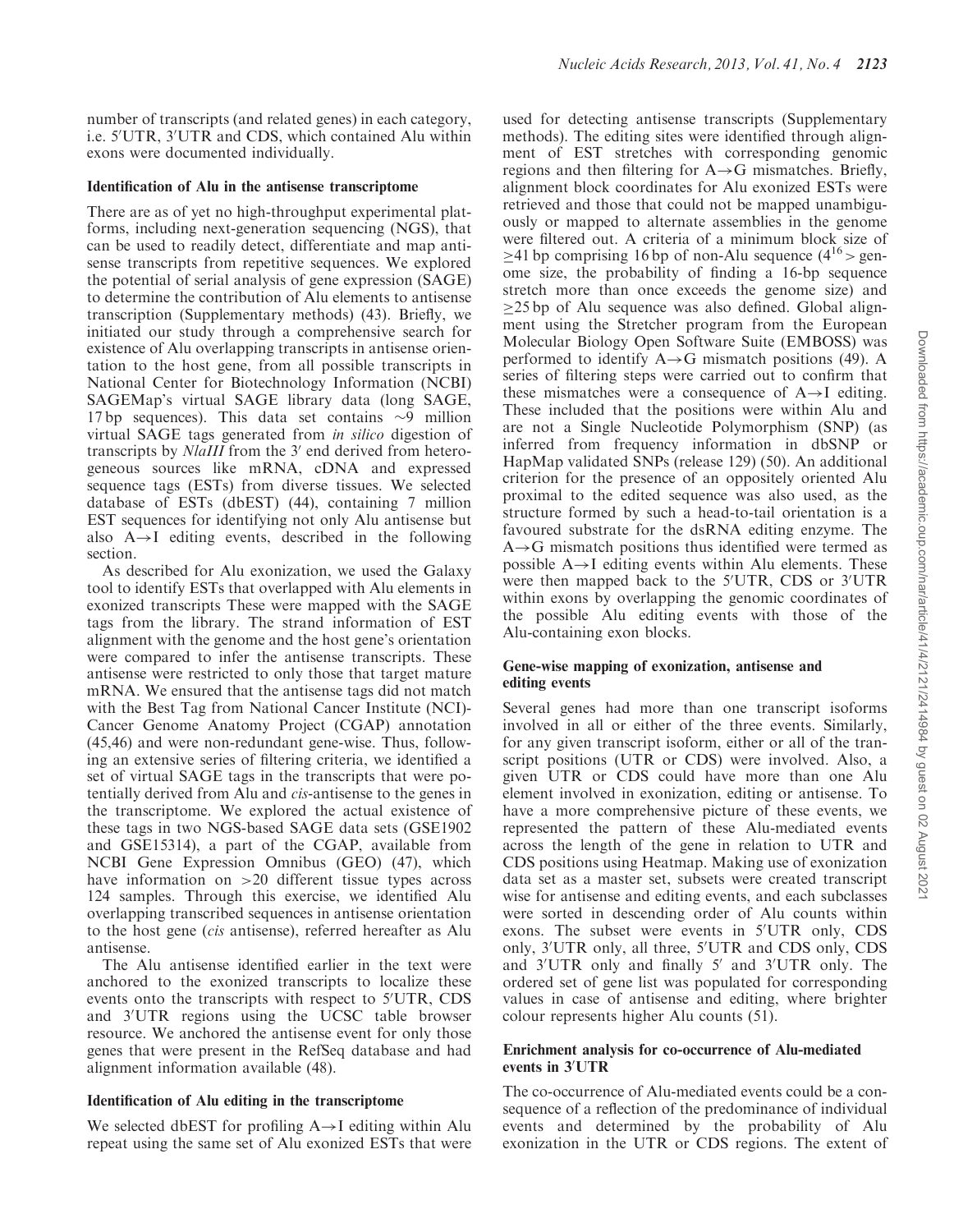Alu exonization could in turn be determined by the relative genomic length from where the exons were derived. A given gene can have multiple transcript isoforms and also multiple exons in a given region of UTR or CDS. For a normalized base pair count of Alu exonization in a given category, the actual exonized length per gene per category is crucial. Hence, an algorithm was written that would, given a Gene Transfer Format (GTF) file, merge the overlapping exons and calculate the unique length of genomic space covered by the given exons for each gene. Using a GTF file of exonized Alu start-end positions, we calculated unique length for Alu exonization across the categories. Alu exons with incidence of both editing and antisense were selected, and their length summarized to calculate the fraction of exonized Alu with co-occurrence across the categories (Supplementary methods). To infer whether there was positional preference in the transcripts, we carried out a Pearson chi-squared test.

## Positional preference within Alu sequence for exonization, antisense and editing events

Apart from studying the positional preference of Alu-mediated events in transcripts, we also attempted to see whether there were positional preferences within Alus. To do this, we first converted the genomic coordinates of the portion of the Alu sequence involved in any of the three phenomena (a stretch in case of exonization and antisense and a single base in case of editing) into the base position within the consensus Alu using RepeatMasker. To make the representation uniform between single base occurrence of Alu editing and stretches of exonization and antisense, all the three were converted into per base position frequency of occurrence.

# Intronic region analysis for  $A \rightarrow I$  editing density

We also wanted to compare  $A \rightarrow I$  events in the coding  $(5'UTR, CDS and 3'UTR)$  with the intronic regions that housed the exons. Intronic region coordinates for each of the Alu-harbouring transcript identified in our analysis were retrieved using RefSeq database and categorized into 5'UTR, CDS and 3'UTR. We used the DAtabase of RNa EDiting (DARNED) (52) for analysing  $A \rightarrow I$  events within intronic regions. The numbers of events observed in each category were normalized by the total genomic space covered and represented as  $A \rightarrow I$  editing density per Mb of intron length (Supplementary Table S7).

# RNA-seq data sets

We explored the co-occurrence of Alu exonization and antisense event in an experimental poly- $A^+$  RNA-seq and small RNA-seq data set from Integrated Personal Omics Profiling (iPOP) resource website (53). We used a five time-points (second, third and fifth to seventh) data set from NCBI GEO (GSE32874).

# Annotation sets for RNA-seq analysis

The analysis of interaction between exonization and antisense events in response to viral infection across the time points was restricted to 3'UTR for reasons detailed in results. To compare the expression pattern of Aluexonized transcripts with that of non-Alu exonized transcripts, two gene lists were created. One set of transcripts had 3'UTR Alu exonization event and the other set used as control had no Alus within transcripts in the RefSeq database. The genomic coordinates (hg19 version) of the 3 <sup>0</sup>UTR exons for both the sets were used to construct GTF files, and 514 genes containing both the transcript isoforms were identified (Supplementary Tables S8 and S9). We used the small RNA-seq data sets, for this selective group of genes for identifying an antisense transcript fragment overlapping an exonized Alu element for specific isoforms across the five time points.

For the 36 base pair cycle of the small RNA-seq data sets, we specified a minimum length of 17 bases. As we observed that majority of Alu exonization events in the 3 <sup>0</sup>UTR were full-length Alus, we searched for antisense reads across the complete length of the exonized Alu and did not limit the search to the exonized fragment only. As such, we retrieved the full-length co-ordinates of 3'UTR exonized Alu and assigned them a strand annotation, which is reverse to that of the host gene. Using this method, we created a BED file for Alu antisense transcripts (Supplementary Table S10). Owing to limitation of depth of coverage for the RNA-seq experiments analysed here, we could not explore the  $A \rightarrow I$  editing events.

# Calculation of unique genomic length occupied by  $3'UTR$

For a normalized expression index of a transcribed region, the actual length calculation for the region is crucial. Multiple transcript isoforms with overlapping 3'UTR exons confound the calculation. Hence, the size of 3 <sup>0</sup>UTR across transcript isoforms was calculated using the algorithm described in methodology section for Enrichment analysis for co-occurrence of Alu mediated events in 3'UTR. Thus, the unique genomic length for 3 <sup>0</sup>UTR exons of the genes in the Alu-exonized and non-Alu-exonized sets were calculated.

## Reads/Kb/Million calculation for 3'UTR exons from poly-A<sup>+</sup> RNA-seq data sets

Aligned (TopHat-Bowtie pipeline; hg19 genome build) files (binary format, BAM file) available from the GEO webpage for GSE32874 were downloaded for the five time points, (GSM818564 to GSM818568). The alignment statistics were calculated for each of them using bamtools (54). Using the HTSeq package (55) and respective GTF files, strand-specific coverage was calculated separately for Alu-exonized and non-Alu-exonized 3'UTR exons across all the five time points. For each gene, the Reads/Kb/Million (RPKM) for  $3'UTR$  exon was calculated as

 $(3' UTR$  exon read count:  $3' UTR$  unique length $) \times 1000$ *Mapped reads in library*  $10^{6}$   $\times 10^{6}$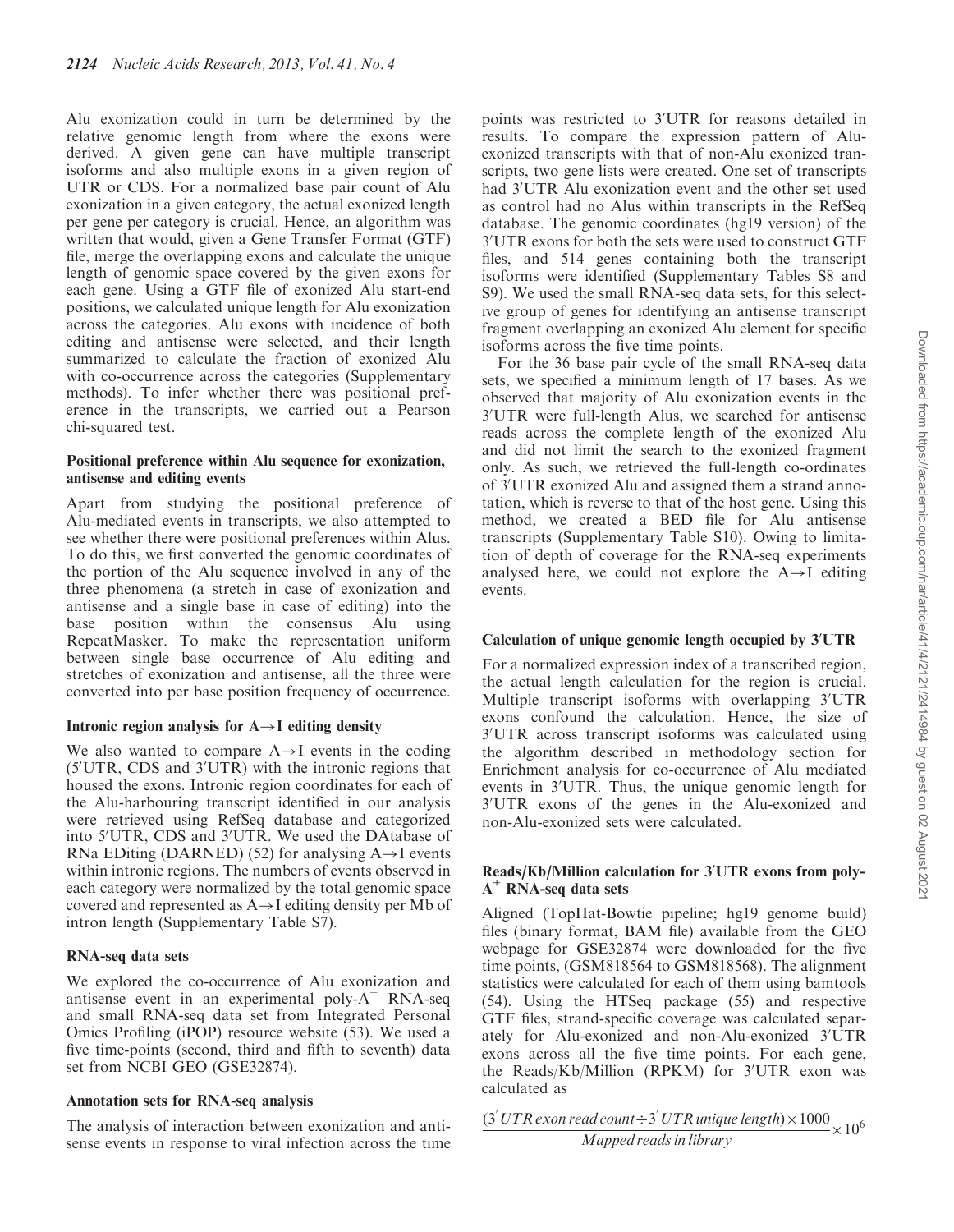## RPKM calculation for antisense Alu from small RNA-seq data sets

Aligned files for the small RNA-seq data sets are not available from the GEO webpage, instead read counts are provided. Hence, the raw data (Sequence Read Archive (SRA) files) were downloaded from NCBI SRA database (Accession SRX101440; SRA run files SRR353655 to SRR353659) for the five time points. These SRA files were converted to fastq format using *fastq-dump* utility of the SRA tool kit (available from NCBI). Using Fastx (56) and FastQC packages (57), the small RNA-seq fastq files were processed for adaptor and primer sequence removal as well as 3' end trimming, when required, for quality checking. The quality check (QC)-passed reads for each of the time point were then aligned to the hg19 genome build using Bowtie (version 0.12.7, 64 bit) (58). Keeping our question of repetitive Alu element sequence in mind, the Bowtie alignment was performed using the following parameters: fastq quality aware *-n* mode, only 1 mismatch allowed in seed length of 17, best alignment to be reported only with *–best* and *-k* 1 and reads with >5 valid alignments to be rejected with *-m* 5. The Sequence Alignment/Map (SAM) file obtained from alignment in case of each time point was converted to BAM (binary format, SAM file) file. After calculation of alignment statistics using bamtools, the BAM files were processed by bedtools (59), using the BED file created for antisense transcripts for calculating strand-specific coverage of the antisense Alu coordinates. From the coverage (read counts) data for each antisense Alu coordinate, RPKM value was calculated as

$$
\frac{(Antisense\ Alu\ read\ count \div Alu\ size) \times 1000}{\ Mapped\ reads\ in\ library} \times 10^6
$$

The pattern of RPKM values thus calculated across the five time points for antisense Alu detected in the small RNA-seq data sets were compared with the expression pattern of 3'UTR exons from Alu-exonized genes and that from non-Alu-exonized genes, respectively.

# Network analysis of Alu-containing genes responsive to viral recovery

We wanted to perform a network analysis of a set of 59 genes, wherein we detected *cis*-antisense transcription and a concurrent anti-correlated sense transcription in the iPOP data set. For this, we used the Biological General Repository for Interaction Datasets (BioGRID) interaction database (60), as it is one of the most comprehensive interaction data repository housing curated information from experiments and is also user friendly. We chose BioGRID data set release 3.1.93 for humans to retrieve all interactions for the 36 of 59 genes whose interaction data were present after ensuring that both the source and target instances were from human. These genes along with their different interacting partners resulted in 450 pair-wise interactions. Using Cytoscape (version 2.8.0), this interaction set was plotted using Spring embedded layout algorithm (61,62).

# Gene ontology analysis

Gene ontology (GO) analysis was performed using Database for Annotation, Visualization and Integrated Discovery (DAVID) (63). Briefly, we looked for enriched functional categories using the GO-FAT classification, as this gives specificity during GO classification by filtering out the broadest terms in hierarchy. Also Functional Annotation Clustering tool was used to summarize annotation from, namely UniProt, InterPro, and Kyoto Encyclopedia of Genes and Genomes (KEGG) with GO classification to aid functional interpretation of the gene lists. For GO interpretation of large set of genes (>3000), we used the BiNGO plugin available in the Cytoscape framework (64).

# RESULTS

## Alus are the most abundant transposons in the transcriptome

Using the RepeatMasker track from UCSC, we identified all the transposable elements that are present in the RefSeq mRNAs and compared their abundance with respect to their genomic coverage (Figure 2 and Supplementary Table S1). The transposable elements cover nearly 45% of the genome but comprise only 6% of the transcriptome. We observed significant difference  $(P = 0.05)$  in the distribution of Long Interspersed Nucleotide Element (LINE) and Short Interspersed Nucleotide Element (SINE), majorly Alu, in the genome and transcriptome. Although LINE was the most abundant in the genome (nearly twice as much as Alu), the Alus were significantly enriched (35%) in the transcriptome amongst all the transposons. Excepting Alu and Mammalian Interspersed Repeats (MIR), which is also a family of SINEs, no other transposon families showed such significant enrichment in the transcriptome.

### Co-localization of exonization, antisense and editing events in the transcriptome

# Alu exonization events in the transcriptome

We carried out analysis on complete RefSeq data set (release 45, January 2011) comprising 36 690 full-length human transcripts. Using the UCSC table browser (hg18), we retrieved the 4 28 976 exon blocks of these transcripts for the 5'UTR, CDS and 3'UTR regions (Supplementary methods). Nearly 1.9% (8457) of these exon blocks was filtered out, as they had ambiguities in their genomic locations, for instance, mapping to alternate genome assemblies or in unplaced chromosomal contigs. Using the UCSC RepeatMasker (version 3.2.7) track, we mapped and retrieved the exons having Alu repeats. These repeats were present in 6695 exon blocks representing 1.56% of the total exons. Of these, 76% had  $\geq 10\%$ overlap with Alu. These were considered to be Aluexonized events.

Therefore, of the total  $36,690$  transcripts,  $4663, (12.7%)$ have Alu exonization mapping to 3177 genes. Of the 3177 genes,  $80\%$  (2529 genes) have Alu exonization in  $3'UTR$ . In terms of the base pair coverage, 88% of the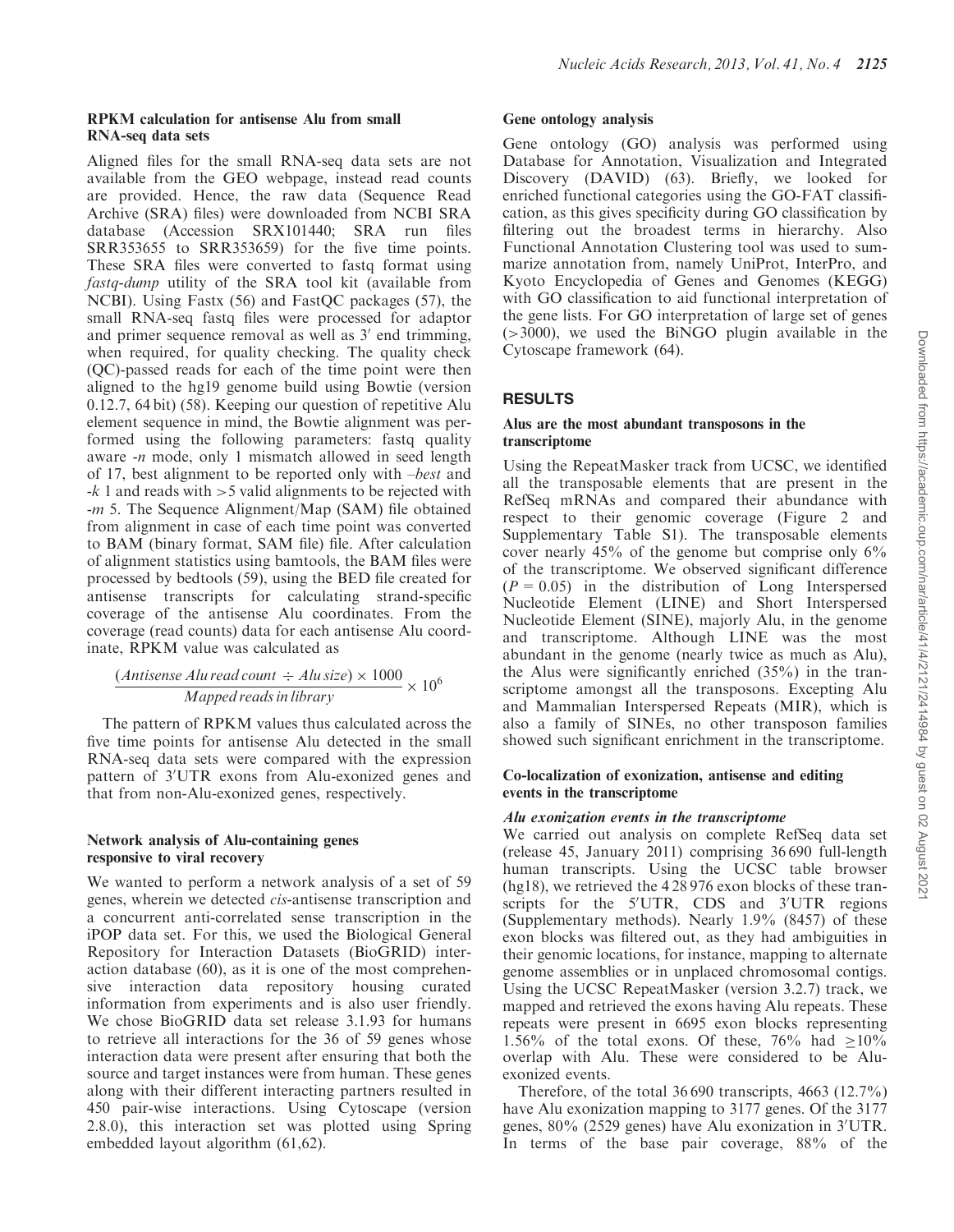

Figure 2. Enriched presence of Alu elements in the transcriptome. Though LINEs are most abundant in the genome (in base pairs) and Alu elements are about half in percentage, the ratio nearly flips in the transcriptome. Among all transposons, Alu elements have the highest representation in the transcriptome (in base pairs).



Figure 3. Percentage distribution of Alu mediated events across the transcripts. In terms of base pair coverage, >88% of Alu exonization primarily occurs in the 3'UTR region with a small fraction in 5'UTR and a minimal fraction in the CDS region. Surprisingly, the 3'UTR is enriched in both antisense and  $A \rightarrow I$  events. The coordinates for Alu antisense events were anchored on Alu-harbouring exons across the CDS and UTR regions. For a normalized count, percentage contribution to Alu antisense in each of the three regions is expressed as fraction of the Alu-harbouring exons that overlap with antisense coordinates. Percentage contribution to Alu editing in each of the UTR or CDS region is expressed as fraction of the Alu-harbouring exons that have occurrence of  $A \rightarrow I$  editing events.

Alus are present in the 3'UTR, whereas 5'UTR and CDS have  $\sim$ 11 and 1%, respectively (Figure 3 and Supplementary Table S2). There are a large number of transcripts, which have Alu exonization in multiple regions of the genes but not necessarily in the same isoform. For example, as evident from the Table 1, 110 genes have Alu exonization in the 5<sup>'</sup>UTR and 3<sup>'</sup>UTR, but in terms of the transcripts, the numbers are much smaller. It might be possible that the preponderance of Alus in the 3 <sup>0</sup>UTR could be owing to larger length of this region

Table 1. Number of Alu-exonized events in different regions of the genes

| Exonic regions               | 5'UTR                                                                                                    | <b>CDS</b>                                                     | 3'UTR                                    |
|------------------------------|----------------------------------------------------------------------------------------------------------|----------------------------------------------------------------|------------------------------------------|
| 5'UTR<br><b>CDS</b><br>3'UTR | $708^{\rm T}$ (522 <sup>G</sup> )<br>$28^{\rm T}$ (32 <sup>G</sup> )<br>$88^{\rm T}$ (110 <sup>G</sup> ) | $141^T$ (102 <sup>G</sup> )<br>$94^{\rm T}$ (99 <sup>G</sup> ) | $3610^{\mathrm{T}}$ (2328 <sup>G</sup> ) |

This table categorizes propensity of Alu-exonization events across different regions of the transcripts. Though there are exonization events observed in multiple region of the genes (G), the transcript isoform (T) involved in many cases is not the same. Hence, for cells denoting exonization in only one region, 5'UTR/CDS/3'UTR, number of transcripts are more than corresponding genes, whereas genes are higher in number when multiple regions are involved in exonization.

compared with the remaining transcript. However, we observed  $>50\%$  of the base pairs to be occupied by CDS and the rest to be distributed nearly equally between the UTR regions.

#### Alu as cis-antisense transcripts in the exonized genes

The virtual SAGE map data set (from NCBI ftp), which contains all possible SAGE tags from the 3'end generated by computational cleavage of all human transcripts using *Nla III* site was used for identification of antisense Alus (Supplementary methods). This data set comprises 9 million virtual SAGE tags screened from the complete human dbEST (hg18) comprising >7 million EST sequences, which ensures a comprehensive representation of transcripts not only from diverse tissues but also different conditions. Using the RepeatMasker (version 3.2.7) track, nearly 0.4 million EST sequences having Alu exonization were identified. When the aforementioned two data sets were overlaid,  $\sim 89900$  ESTs with virtual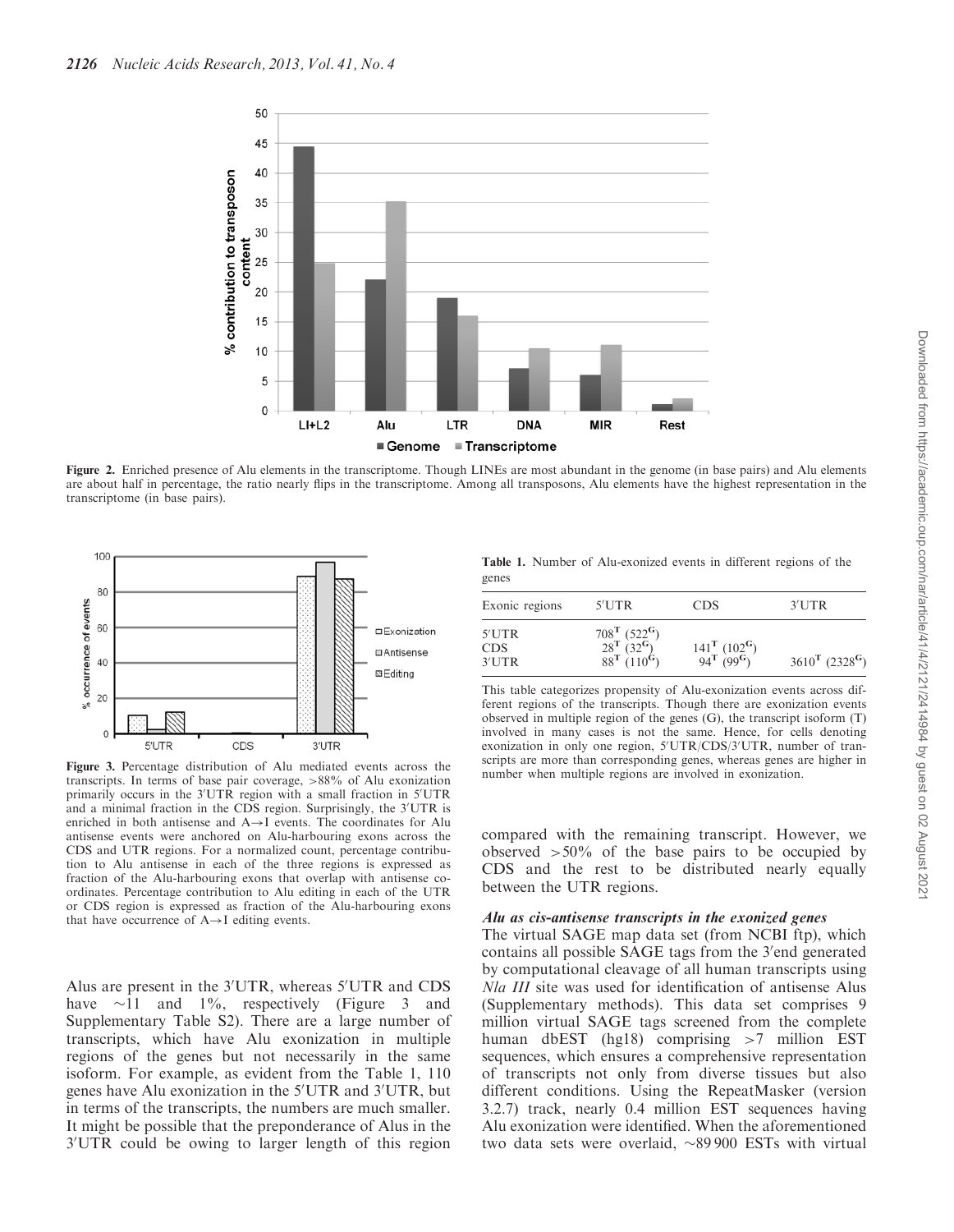Table 2. Number of Alu-antisense events in different regions of Aluexonized genes

| Exonic regions               | 5'UTR                                            | CDS.                      | 3'UTR                             |
|------------------------------|--------------------------------------------------|---------------------------|-----------------------------------|
| 5'UTR<br><b>CDS</b><br>3'UTR | $35^T (14^G)$<br>$0^{\text{T}}$ $(7^{\text{G}})$ | $4^{T}$ $(3^{G})$<br>(1G) | $952^{\text{T}} (582^{\text{G}})$ |

Each cell within the table represents Alu-exonized transcripts (T) and its corresponding genes (G) for incidence of antisense events across 5'UTR, CDS and 3'UTR regions. Even if there are antisense events observed in multiple regions of the genes, the transcript isoform involved is not the same. For example, seven genes have antisense event for both 5'UTR and 3'UTR, but not within the same transcript isoform.

SAGE tags overlapping to exonized Alus were obtained. From this data set, using strand information for the host gene and EST alignment 23 069 *cis*-antisense SAGE tags which had overlaps with Alu and mapped to 22917 ESTs from 5648 gene were identified. Sixty-seven percent of the antisense tags were either redundant or resembled Best Tag data for sense transcripts and hence were removed. Additionally, 5620 intronic/ambiguously located ESTs were also filtered out. Through this, we identified a total of 5602 antisense tags (ESTs) with Alus mapping to 3375 genes. Nearly 54% (3055) of the virtual antisense tags were observed to be actually present in >20 tissues across 124 samples in NGS SAGE data from CGAP. These antisense tags were mapped back to the genomic coordinates through ESTs. Subsequent mapping of the overlapped genomic coordinates to RefSeq mRNA resulted in 1162 antisense tags, which could be anchored to 607 RefSeq mRNA (Supplementary Table S3). We observe that nearly one-fourth of the Alu-containing exons  $(590 \text{ genes})$  in the  $3'UTR$  have antisense tags. Antisense tags by themselves are predominant (96.8%) in the 3<sup>'</sup>UTR (Figure 3), whereas only 3.8 and  $1.5\%$  of the Alu-containing exons in the  $5'UTR$  and CDS, respectively, have antisense tags. We observed seven genes (*MDM4*, *PDLIM5*, *TCF7*, *MATR3*, *MRPL49*, *P2RX7* and *CES2*) to have antisense both in the 3<sup>'</sup>UTR and 5<sup>'</sup>UTR. Surprisingly, the sharing was at the gene level, and they mapped to distinct transcript isoforms (Table 2).

### Alu editing in exonized transcripts

Analysis of approximate genomic alignment blocks from 4 million exonized ESTs retrieved from dbEST was carried out to identify Alu editing within exonized transcripts (Supplementary methods). After filtering out 59 654 ESTs, which had ambiguous or non-unique genomic locations, 86% of the ESTs were retained. To consider an alignment block, a valid entry for  $A \rightarrow I$  editing, we applied two threshold criteria of block size  $>41$  bps, comprising Alu sequence of  $\geq 25$  bps and a non-Alu sequence of minimum 16 bps. From the filtered set of unambiguous ESTs, we could retain 77% (2 17 637) ESTs, which were used for identifying  $A \rightarrow I$  editing events. Using a global alignment strategy implemented in Stretcher (EMBOSS suite), between the genomic alignment block and the corresponding EST stretch, a

Table 3. Number of Alu-editing events in different regions of Aluexonized genes

| Exonic regions               | 5'UTR                                               | CDS.                                            | 3'UTR                                 |
|------------------------------|-----------------------------------------------------|-------------------------------------------------|---------------------------------------|
| 5'UTR<br><b>CDS</b><br>3'UTR | $148^{\text{T}} (89^{\text{G}})$<br>$Q^T$ (22 $G$ ) | $17^{\rm T}$ (12 <sup>G</sup> )<br>$0^{T}(2^G)$ | $1406^{\text{T}}$ (878 <sup>G</sup> ) |

The table categorizes exonized transcripts (T) for occurrence of  $A \rightarrow I$ editing events across the 5'UTR, CDS and 3'UTR regions. Here again, though there are events in multiple regions of the gene, the transcript isoforms involved in such cases are not the same.

total of 1 22 047  $A \rightarrow G$  mismatch positions were identified  $(20\%$  of all mismatches). Subsequent filtering through dbSNP database (release 129) led to removal of 6299 mismatch positions. Additionally, 20 721 positions were not within Alus, and hence these were also filtered out. Editing within Alu is characterized by presence of two Alus in head-to-tail orientation. Therefore, as an additional criterion, we also looked at these events in the context of presence of an opposite oriented Alu. This led to filtering out of 20 761 positions. After all, the aforementioned filtering criteria 74 266 possible  $A \rightarrow I$ editing events were considered for further analysis. More than 95% of the Alus that are edited have an opposite oriented Alu within 5 kb with a median distribution of  $\sim$  660 bps. We observed 74.266 editing sites mapping to 26 537 ESTs. Querying these ESTs in the UniGene database resulted in 5988 Alu-edited ESTs with gene information. On further anchoring of these ESTs onto RefSeq exonic coordinates resulted a total of 1580 RefSeq transcripts belonging to 1003 genes. We observe that of the  $A \rightarrow I$  editing events represented in the RefSeq exons, a predominant fraction  $(87.4\%)$  targets the 3'UTR (Figure 3). In contrast to Alu antisense,  $5'UTR$ contributes a substantial fraction (12.5%) of editing events. CDS exons, however, had negligible editing. We observed 22 genes to be target for  $A \rightarrow I$  editing both in the 3' and 5'UTR (Table 3). Of these, five genes (MDM4, *PDLIM5*, *TCF7*, *MATR3* and *CES2*) had presence of antisense also, both in their  $5'$  and  $3'UTR$ (Supplementary Table S4).

### Overlap of exonization, antisense and editing events in the different regions of the transcripts

In nearly 40% of the exonized transcripts, we observed editing and antisense events. Of 3177 unique genes that were exonized, we detected the co-occurrence of both editing and antisense in 319 genes, whereas only antisense and editing were observed in 288 and 686 genes respectively (Supplementary Table S2). The overlap has been seen at the exon level, i.e. transcript isoform specific. Hence, though a gene might have both antisense and editing events, albeit in different isoforms, it has not been counted as co-occurring. In all the cases, the events were observed in overlapping regions with respect to 5'UTR, CDS and 3'UTR (a case e.g. is visualized in UCSC Genome Browser; Supplementary methods). Heatmap summarizes exonization, antisense and editing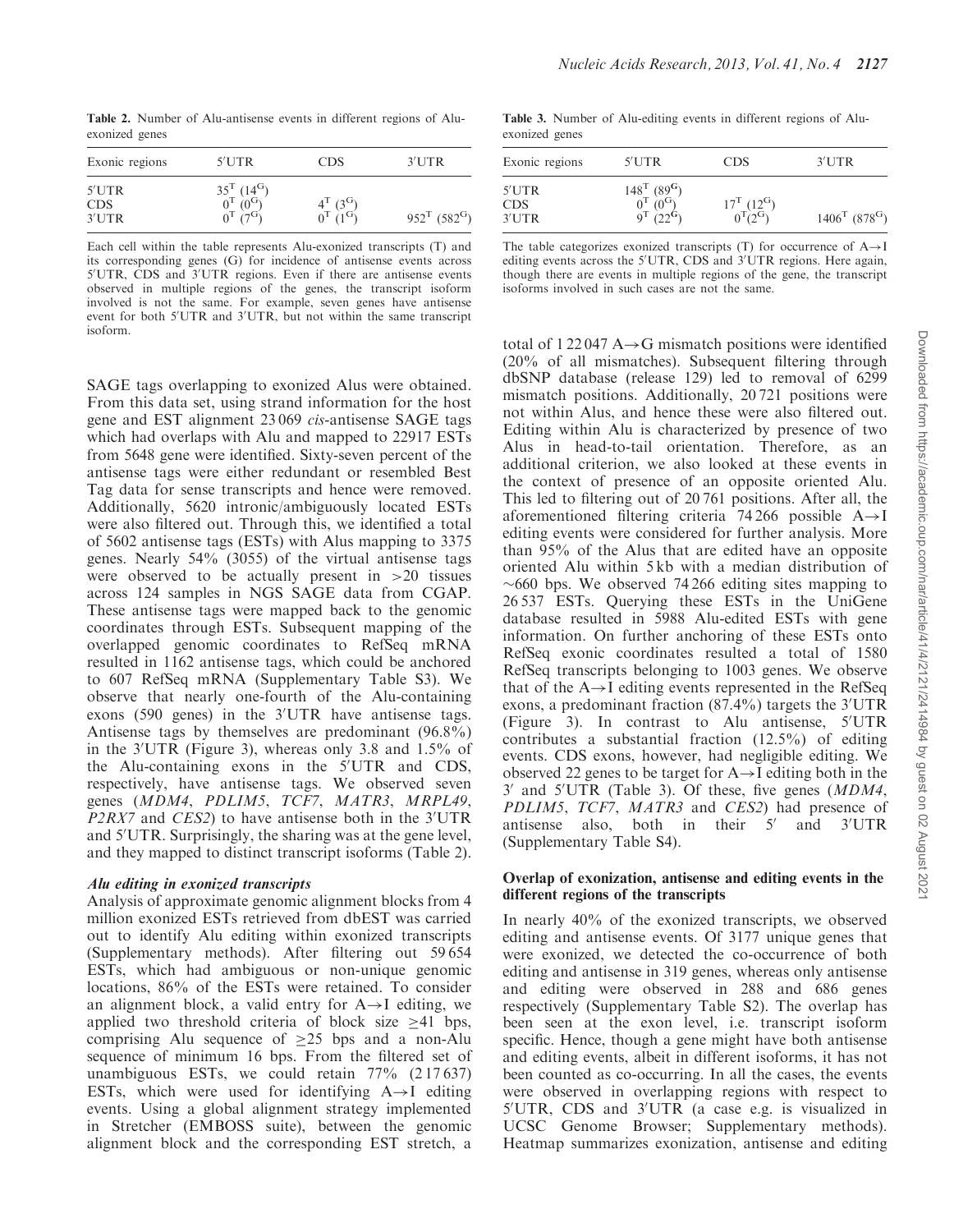

Figure 4. Occurrence of Alu-mediated transcriptional events in different regions of genes. The figure is a heatmap depicting density of occurrence for Alu exonization, antisense and editing across 5'UTR, CDS and 3'UTR regions in each of the 3177 genes. Each row of the heatmap is a gene with the number of exonization (first panel), antisense (second panel) and editing (third panel) events summarized. The colour gradient from light to dark represents the magnitude of the related event, i.e. number of exonized Alus, number of Alu antisense targets and number of  $A \rightarrow I$  editing events, respectively, with lighter colour representing larger number of events. As is evident, majority of genes exhibit extensive editing and antisense events in the 3'UTR.

information and represents it in a gene-wise fashion (Figure 4). As is evident from the map, nearly 97% of these events were observed in the 3'UTR, which is statistically significant with *P*-value of  $\langle 2 \times 10^{-16} \rangle$ (Pearson chi-squared test) after category-wise analysis for Alu exons with incidence of both antisense and editing (Figure 5). The robustness of the test result was evaluated by re-computing the *P*-value after 10 000 Monte Carlo simulations, which was found to be  $\sim 10^{-4}$ . It is also discernible that these events are highly variable between the genes (Supplementary Table S5). Some of the genes had a large number of exonized isoforms that were extensively edited and also had a large number of antisense transcripts. Compared with editing, antisense events seem to be lower. This could be owing to the stringent methodology that has been adapted for defining antisense transcripts, and more importantly, all the antisense transcripts identified are in *cis* only.

Though we observe an overwhelming majority of Alumediated events in the 3<sup>'</sup>UTR region compared with 5 <sup>0</sup>UTR and CDS, this relative frequency of events could be possible owing to differential selection pressure on UTR versus CDS. This is in addition to the fact that the average  $3'UTR$  exon size of 1 kb is much larger than 300 bp of an average exon. Hence, we set forth to test this hypothesis by analysing distribution of  $A \rightarrow I$  editing within Alu in intronic region. We find that the  $A \rightarrow I$ 



Figure 5. Residuals plot for Pearson chi-squared test. The null hypothesis that there is no difference in co-occurrence of antisense and editing on Alu exons across the categories, is rejected at the P-value  $\sim$ 10–4 threshold. The residuals give the direction of deviation between the observed and expected, in this case the co-occurrence events. Whereas 5'UTR and CDS show lower than expected incidence, 3 <sup>0</sup>UTR is enriched for such events.

Table 4. Comparison of  $A \rightarrow I$  editing density in introns intervening CDS and UTR exonic regions

| Exonic<br>region | Number of<br>$A \rightarrow I$ editing<br>events within<br>introns | Intron<br>length (bp) | $A \rightarrow I$ editing<br>density (editing sites/<br>Mb of intron) |
|------------------|--------------------------------------------------------------------|-----------------------|-----------------------------------------------------------------------|
| 5'UTR            | 5885                                                               | $2.9 \times 10^{8}$   | 20.21                                                                 |
| <b>CDS</b>       | 34983                                                              | $1.8 \times 10^{9}$   | 19.43                                                                 |
| 3'UTR            | 508                                                                | $7.58 \times 10^{6}$  | 66.99                                                                 |

The A-to-I editing density observed for 3'UTR region introns (highlighted in bold) is much higher than expected from its genomic coverage.

editing density of 3'UTR region introns is more than three times that of  $5'UTR$  and CDS. This is especially significant, as the genomic space available to  $3'UTR$ intron is  $2-3$  magnitudes lesser than that of  $5'UTR$  and CDS (Table 4).

### Positional bias for Alu-mediated events varies across the transcript regions

Aforementioned results indicated a possibility of crosstalk between the three events, as they were localized to the same regions. We therefore sought to determine whether there are preferred positional stretch/positions within the Alu sequences for occurrence of such events. For this, we mapped the genomic coordinates of all exonization, antisense or editing events onto the concerned Alu subfamily consensus sequence position using the RepeatMasker (version 3.2.7) alignment data from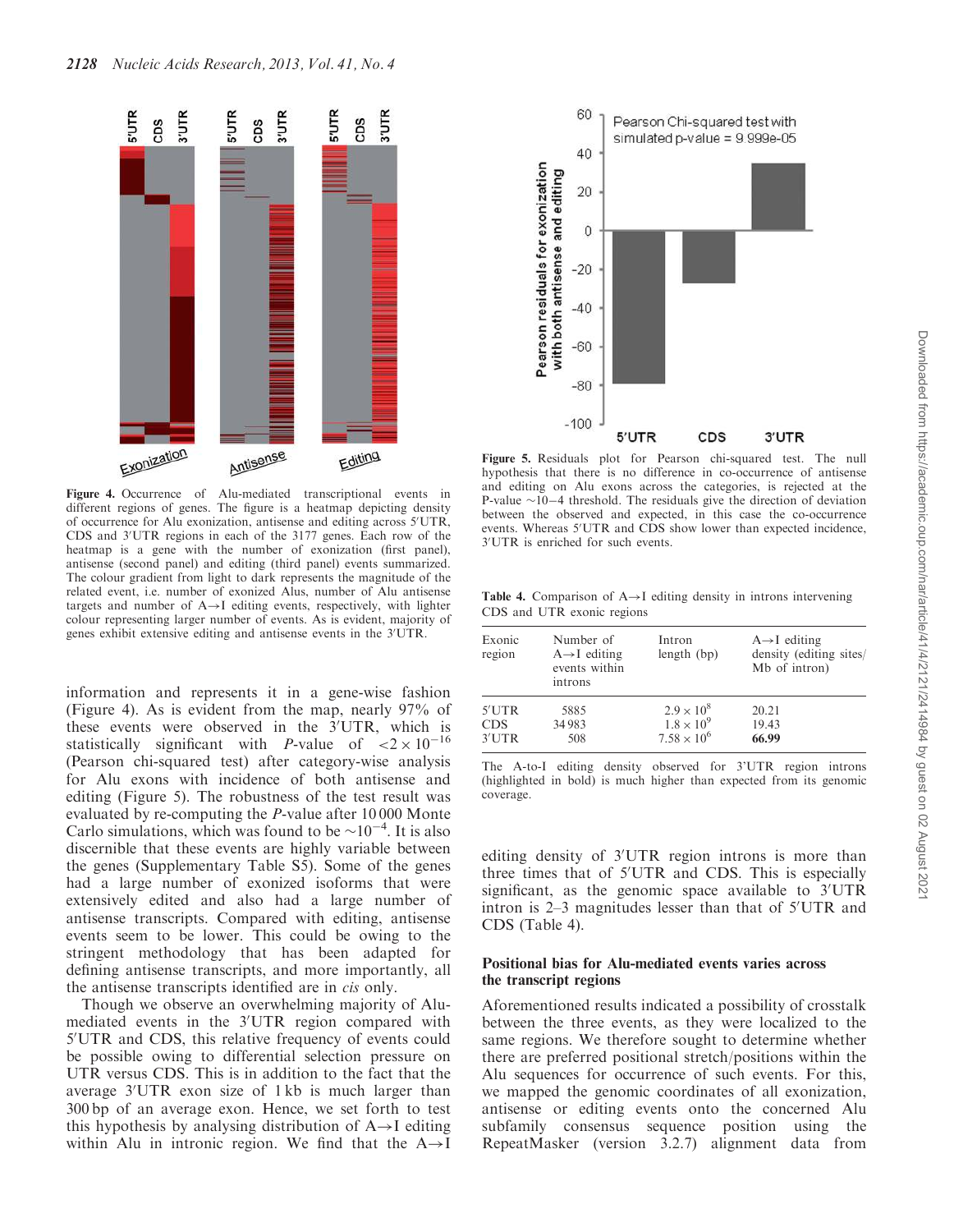

Figure 6. Positional preference of exonization, antisense or editing events within Alu repeats in different genic regions. Base positions of full-length Alu are represented in the 5'UTR, CDS and 3'UTR, and the graphs are plotted based on the frequency of exonization, editing and antisense at each of the positions in the three genic regions. Y-axis indicates the frequency of occurrence of the particular base position along the length of Alu. In the 5'UTR or the CDS, either of the monomer of the full-length Alu is exonized, whereas in the 3'UTR, the full-length Alu is mostly exonized. The antisense events peak around ~80–100th and ~140–170th base positions in both the 5' and 3'UTR regions. A  $\rightarrow$ I editing has a clear peak at ~17– 45th base position. The number of antisense and editing events identified in CDS is miniscule compared with that in UTR regions.

UCSC Table Browser (Supplementary Table S6). We observed that the preferred stretch for exonization, antisense and editing position varies depending on whether the Alu is present in the 5'UTR, CDS or 3 <sup>0</sup>UTR exon (Figure 6).

In the 3<sup>'</sup>UTR in nearly all the cases, the full-length Alus are exonized, whereas in the 5<sup>'</sup>UTR and CDS, there is a distinct preference for exonization of either the right arm monomer or the left arm monomer, and the regions from 113 to 145 seems to be excluded. Though the editing sites seem to be dispersed over the entire length of Alu, there are distinct peaks in the region from 17th to 33rd position in Alu. The antisense events are present as three distinct humps across the Alu length. The humps centred around 95th and 150th position are shared between the 5<sup>'</sup> and 3 <sup>0</sup>UTR Alus, whereas the hump at the start of Alu sequence shows variability. We find it significant to observe shared preference for  $A \rightarrow I$  editing and antisense across the 5' and 3'UTR from different genes, despite of the large difference in numbers. 3'UTR has 847 antisense and 18 642 editing events, whereas 5<sup>'</sup>UTR has 22 antisense and 2657 editing events only. We did not observe any discernible pattern in the CDS owing to the presence of low number of antisense and editing events (4 and 17, respectively).

#### Non-random distribution of Alu exonization in the transcriptome

Surprisingly when GO analysis was carried out on the genes that had Alu exonization at the 5'UTR, CDS or

the 3<sup>'</sup>UTR region, we observed different processes to be enriched (Supplementary Table S5). The 3'UTR were enriched in processes related to cellular biosysnthesis, nucleotide metabolism, DNA integrity check point, negative regulation of homeostasis, metal ion binding and catalytic activity, whereas in the 5<sup>'</sup>UTR, processes related to positive regulation of fatty acid secretion and lipid transport as well as metal ion binding and polyubiquitin binding were observed. In the CDS, male gamete generation and cell cycle checkpoint genes were observed (Table 5). All the unique categories observed in the 5<sup>'</sup>UTR and CDS were lost when the genes were pooled from the three regions for GO analysis. The overlapping set of 319 genes (Supplementary Table S5), which had all the three events co-occurring at the exon level, was enriched in genes localizing to lysosomal and mitochondrial compartments and related to caspase regulatory activity (Table 6 and Supplementary Table S5). The exonized genes that showed editing had significant over-representation of genes with the KRAB domain.

### Functional evidence for dynamic interaction between Alu-mediated events during viral recovery stage

In view of previous knowledge of increased Alu transcription during stress, we chose the iPOP data set to investigate dynamic interaction between Alu exonization and Alu antisense. Comprising time course poly- $A^+$  RNA-seq coupled to small RNA-seq of Peripheral Blood Mononuclear Cells (PBMCs) during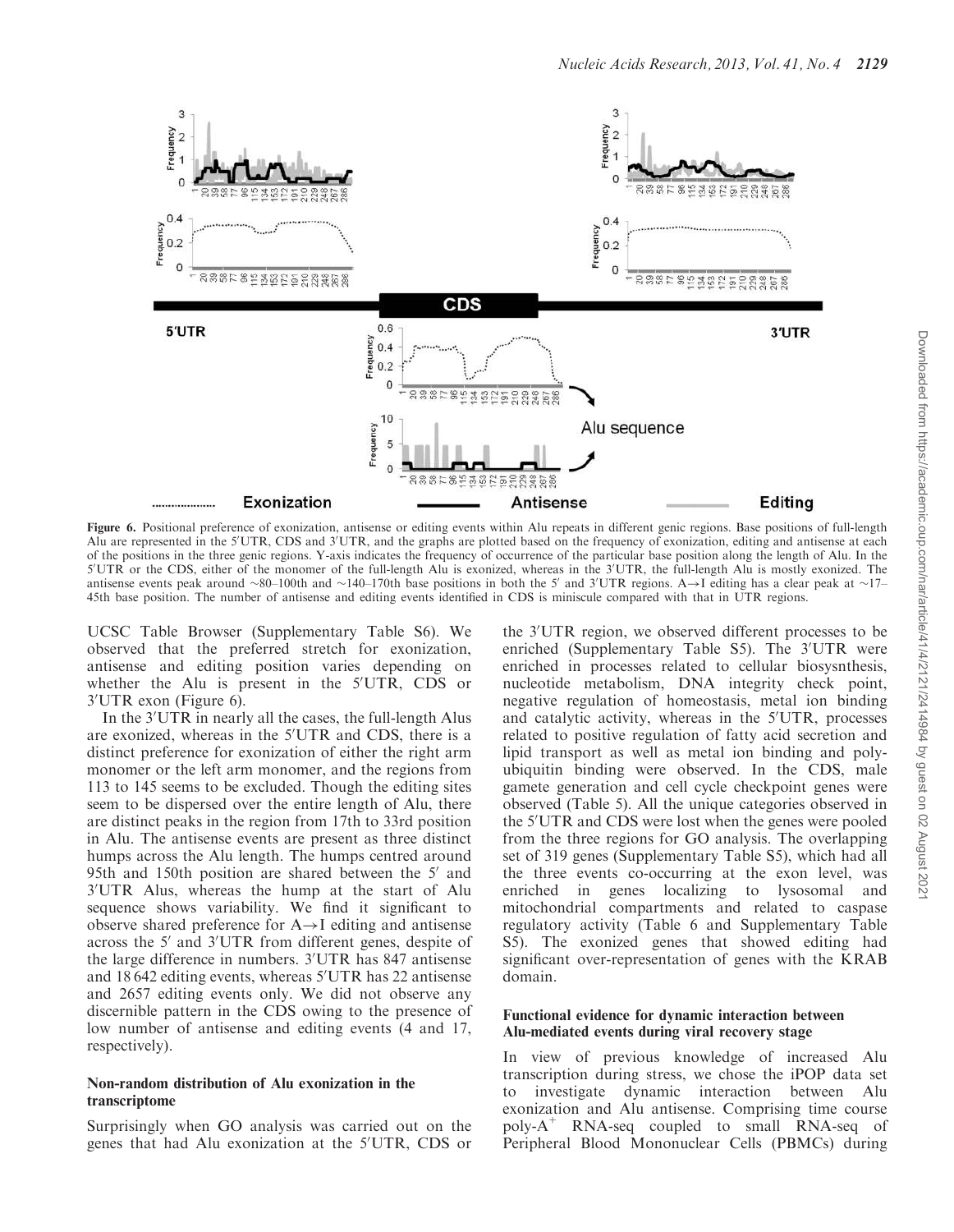| Summarized GO<br>categories ( $P < 0.05$ )                | Genes with Alu exonization in                                                                                                        |                                                 |                                                                                                                                                             |
|-----------------------------------------------------------|--------------------------------------------------------------------------------------------------------------------------------------|-------------------------------------------------|-------------------------------------------------------------------------------------------------------------------------------------------------------------|
|                                                           | 5'UTR                                                                                                                                | <b>CDS</b>                                      | $3'$ UTR                                                                                                                                                    |
| Biological process (BP)<br>and molecular<br>function (MF) | Positive regulation of Fatty acid secretion<br>Positive regulation of Lipid transport<br>Metal ion binding<br>Poly-ubiquitin binding | Male gamete generation<br>Cell cycle checkpoint | Cellular biosynthesis<br>Nucleotide metabolism<br>DNA integrity checkpoint<br>Negative regulation of homeostasis<br>Metal ion binding<br>Catalytic activity |

Table 5. GO analysis of Alu exonization with respect to position in the transcript

Table 6. Pathway analysis of genes with co-occurrence of exonization, antisense and editing at the exon level

| Enriched KEGG pathway | Genes                                                                 |
|-----------------------|-----------------------------------------------------------------------|
| Lysosome              | AP3S2, CTSB, CTSS, DNASE2, GGA1, GGA2, GM2A, LAMP3, SLC11A2, SLC17A5. |
| Apoptosis             | APAF1, CASP8, CHP, CYCS, PIK3R2, TNFRSF10B, TNFSF10, TP53.            |

recovery from viral load, iPOP data set allows unique opportunity to track dynamic interaction between exonized transcript isoform and their *cis* Alu antisense. We report 59 genes for which we detect *cis*-antisense Alu transcription against the exonized transcript isoform. Intriguingly, we find that the number of genes against whom antisense is detected decreases sharply as we move away from viral infection stage (Figure 7a). Based on the observation, we hypothesized that the level of exonized transcript isoforms should show an opposite trend if Alu-antisense interacts functionally with Aluexonized transcripts. As predicted, we observed negative correlation (correlation score  $= -0.96$ , *P*-value  $= 0.007$ ) between expression of Alu-exonized transcript isoforms and its antisense transcript. The dynamic and functional relevance of this result was strengthened by the observed differential expression pattern of Alu-exonized and non-Alu-exonized transcript isoforms in gene-specific manner. In genes like *ANKS1B* and *WDR33*, we find the exonized isoform to have elevated expression when antisense transcription is low, whereas in *FKBP5* and *GGA1*, we find the non-exonized isoform to be elevated (Figure 7b).

To understand the importance of the observed dynamic behaviour of Alu-containing exons, we used BioGRID to look for possible interaction between the genes (Figure 8). Interestingly, network analysis revealed that most of the genes are directly/indirectly interacting with the ubiquitin C gene, *UBC* (linked to ubiquitin-proteasome pathway). Some of the genes like *ANKS1B* have few, whereas *WDR33* have multiple partners, which help to shape the ubiquitination pathway. Genes like *IFNAR2* and *TRIM7* are although not directly interacting with *UBC*, but they are important players in anti-viral response mechanism (65,66). It is already known that this pathway plays a major role in protein degradation in a complex, temporally controlled and tightly regulated manner as part of host defence against viral infection.

# **DISCUSSION**

To our understanding, this study provides the first evidence of co-occurrence and functional interaction of Alu-mediated exonization, antisense and editing events in the transcriptome (Figure 9). Through an integrative analysis of RefSeq mRNAs, NCI-CGAP SAGE tags and dbEST, we could elucidate the extent and nonrandom distribution of these Alu-mediated events not only across genes but also at specific positions within transcripts and Alus. These events also show preferential enrichment in the  $3'UTR$  of genes in specific biological processes. Moreover, the editing and antisense positions within Alu have an overlap, suggesting the likelihood of a functional crosstalk. Using an experimental data set, we also demonstrate the dynamic interaction between these events following recovery from viral infection.

Alu elements can contribute substantially to transcriptome diversity through its inclusion in alternative exons, propensity for  $A \rightarrow I$  editing and antisense transcripts. We hypothesized that a crosstalk between these Alu-mediated events could contribute to diverse transcript isoforms from the same gene with varying fates. Exonization of Alus has been implicated in diverse functions depending on their position in the genes. When present in the 5'UTR region of genes, Alu has been implicated in the translational efficiency of the exonized isoforms (67) and tissue-specific novel splice variant that can affect cell viability and induce apoptosis (68). In some cases, when present in CDS, the proteins encoded by these transcript isoforms have contrasting or specific functions. It has also been shown that Alu present in the  $3'UTR$ region of human aspartyly tRNA synthetase can bind to a tRNA isodecoder and affect stability of mRNA (69). An extreme example of exaptation of Alu in the coding region is the case of neuronal thread protein AD7c-NTP, used as a biomarker in Alzheimer's disease, where the entire coding region comprises only Alu repeats (70). We observed that top 10% of the genes with respect to Alu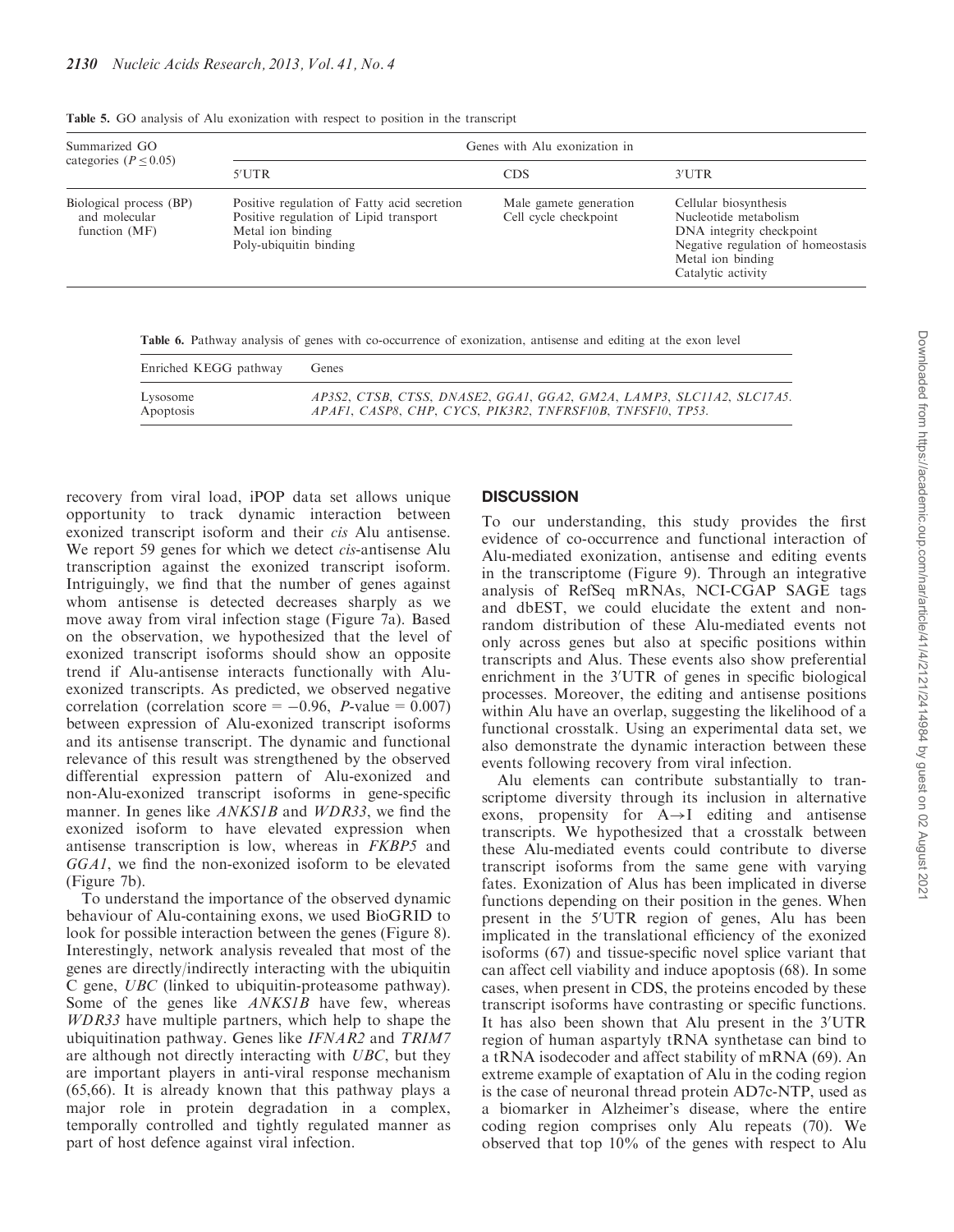

Figure 7. Dynamic levels of Alu-exonized and Alu-antisense transcripts using iPOP data set during viral recovery phase. (A) Upper panel represents analysis of time series data for poly-A<sup>+</sup> RNA-seq from iPOP data set during viral recovery phase showing increase in expression levels along the time course for 59 Alu-exonized genes. Lower panel corresponds to time point matched analysis for small RNA-seq from the same data set, emphasizing that the combined expression level of antisense transcripts decreases as we move away from the viral infection stage. (B) The functional importance of different Alu-mediated events is evident from differential levels of Alu-exonized and non-Alu exonized transcripts during viral recovery stage. In upper panel, *ANKS1B* and *WDR33* show that as we move away from viral infection stage, the levels of Alu antisense transcript decreases, whereas, its target, the Alu-exonized transcripts show elevated expression pattern. Interestingly, the levels of the non-Alu-exonized counterpart do not change during this phase. In lower panel, *FKBP5* and *GGA1* show that although non-Alu-exonized transcript levels show anti-correlation with Alu-antisense levels, the levels of Alu-exonized transcripts are unchanged.

exonization counts were enriched for processes related to transcription and apoptosis. Interestingly, we also observe distinct enrichment of genes from specific biological processes for the 5<sup>'</sup>UTR, CDS and 3<sup>'</sup>UTR regions. Such diverse yet distinct enrichment of biological processes in genes harbouring Alu exonization in different locations can potentiate multiple modes of regulation, either through transcriptional or translational mechanisms. Our analysis also reveals that majority of these events are in the  $3'UTR$ , and many genes harbour multiple exonization events. In contrast to our observation, Shen et al. recently reported 5'UTR enrichment of Alus.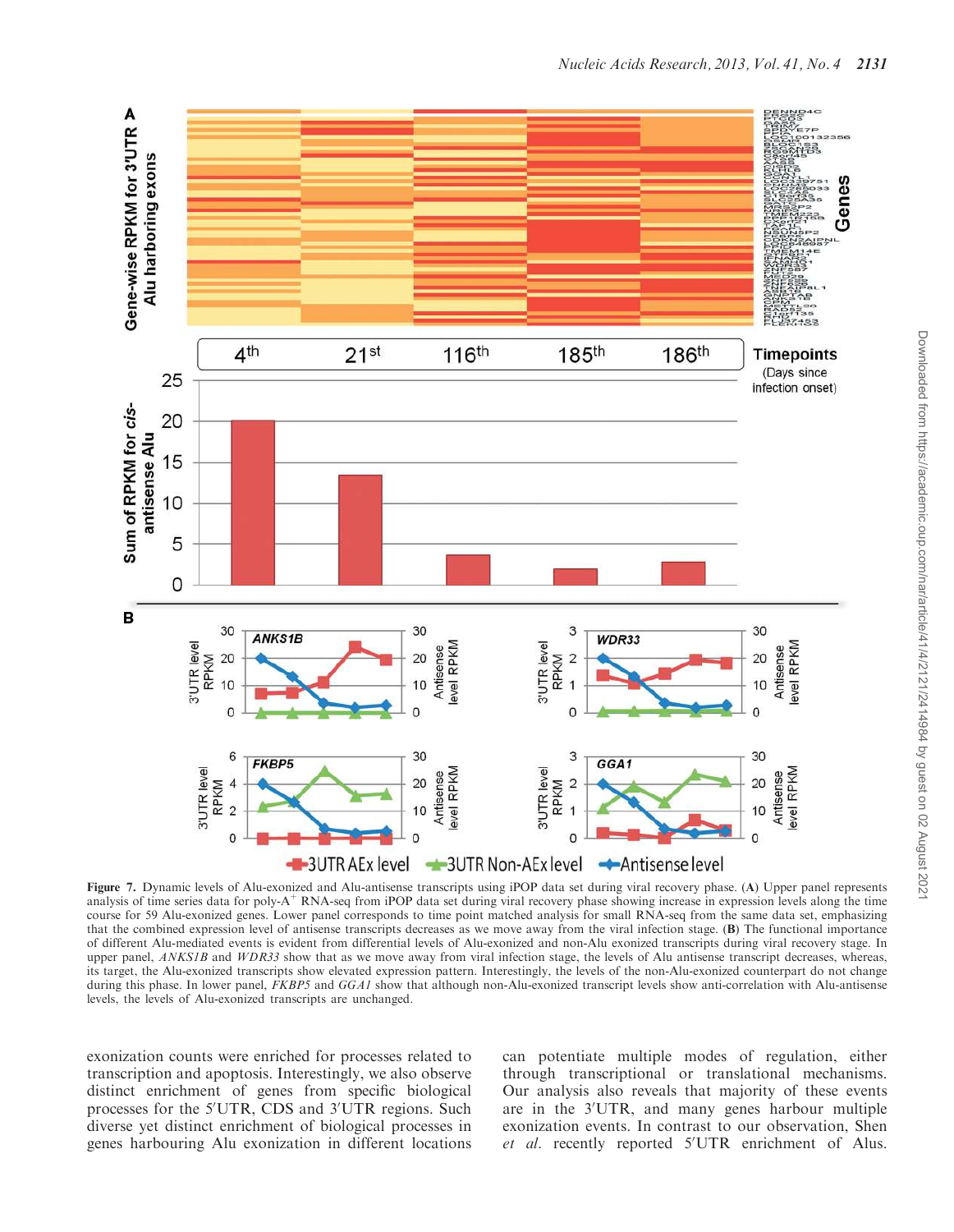

Figure 8. Network analysis of Alu-containing genes responsive to viral recovery from iPOP experimental data set. Alu-containing genes with anticorrelated sense versus antisense levels (poly- $A^+$  RNA-seq and small RNA-seq, respectively) during viral recovery were used as query in the BioGRID database for experimentally verified protein–protein interactions. The network analysis reveals that majority of such genes (shown in grey) interact either directly or via an intermediary (shown in white) to ubiquitin conjugating enzyme (UBC). Ubiquitin-proteasomal system is known to be an integral component of host defence against viral infections.

However, this was because they studied only those Aluharbouring exons that are internal and flanked by constitutively spliced exons. In this scenario, with an average of  $2.7$  introns in  $5'UTR$  to 1.8 in  $3'UTR$ (Supplementary Table S7), the probability of observing an internal Alu-containing exon in the  $3'UTR$  is further reduced. On the contrary, our study has included all Aluharbouring exons without any pre-defined criteria.

Of all the editing events,  $A \rightarrow I$  editing comprises the majority in the transcriptome (71–73). Global analysis of  $A \rightarrow I$  editing reveals that these events are most frequent in 3'UTR or intronic regions,  $\sim$ 90% of which are localized within Alu elements. Additionally, different positions have variable propensity to undergo editing (32,74). Predominance of this editing activity has been attributed to a human specific splice variant of *ADAR2*, created as a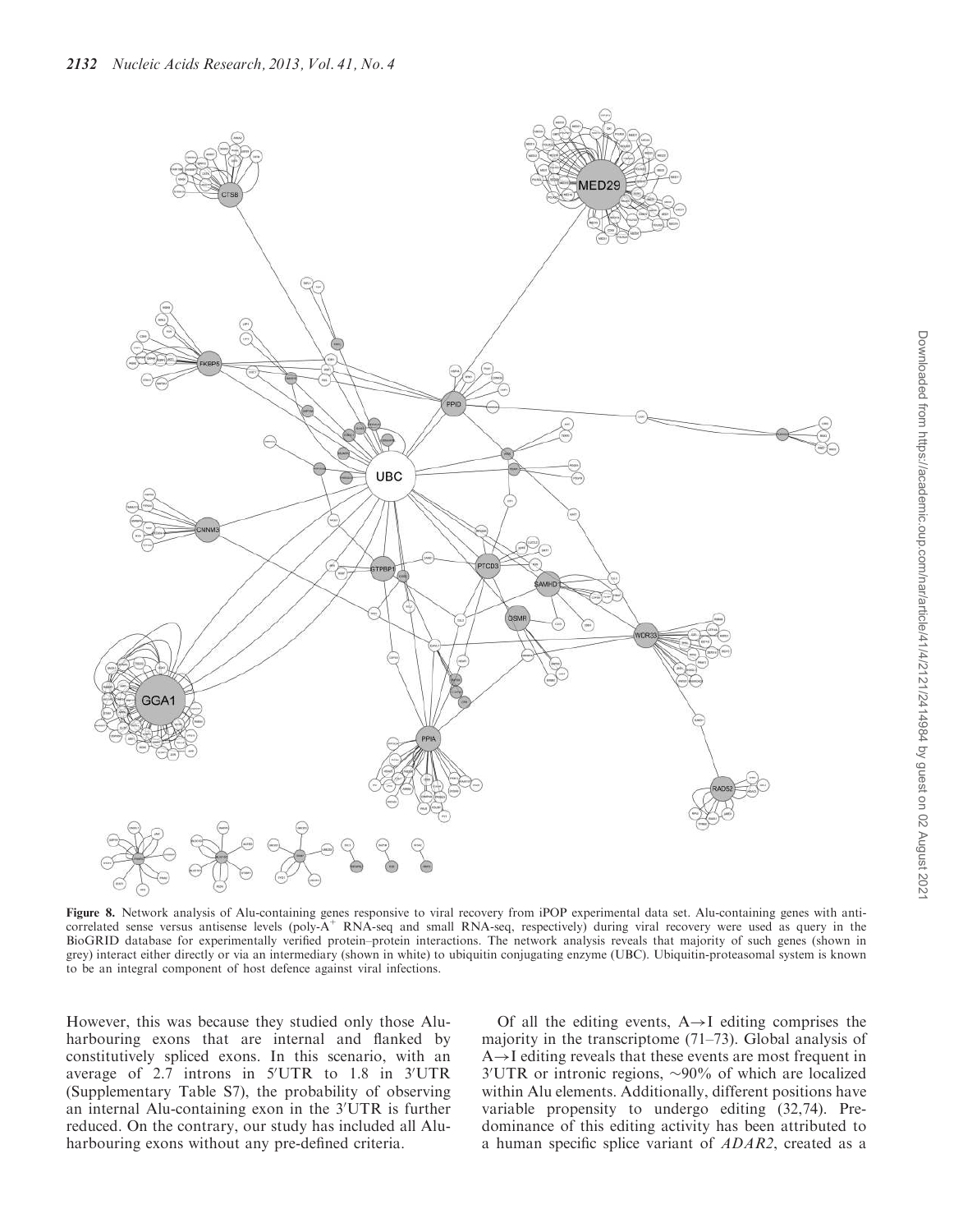

Figure 9. Schematic for identification, analysis and evidence for interaction between Alu-mediated transcriptional events. The figure summarizes the work carried out by representing it as schematic, subdivided into three parts. Transcriptome-wide Alu exonization events were mapped using RefSeq full-length mRNAs (Supplementary Table S2). Subsequently, Alu-antisense and  $A \rightarrow I$  editing events were anchored onto Alu-exonized transcripts using NCI-CGAP SAGE tags (Supplementary Table S3) and dbEST (Supplementary Table S4), respectively. Preference for occurrence of these events was studied across the length of the transcript isoforms. Bias in the Alu positions involved was determined by comparing with the subfamilyspecific consensus Alu sequence from RepBase. Finally, to find experimental evidence between these events, we used the time series RNA-seq coupled to small RNA-seq from the iPOP data set. Focussing our analysis on the Alu-harbouring 3'UTR region, we find significant anti-correlation between exonized transcript levels and *cis*-antisense Alu level from poly-A<sup>+</sup> RNA-seq and small RNA-seq, respectively.

result of an Alu-derived exon, which accounts for 40% of all the *ADAR2* transcripts (75). By virtue of recoding the information post-transcriptionally through editing, it can create scenarios such as evolution of novel exons, dsRNA stability, altered splice patterns in response to stress, nuclear retention of transcripts and tissue specificity (35,76–81). Recent studies have shown that editing is involved in regulation of processing and expression of mature miRNAs (82–85). Besides, it has also been shown that the RNAi and  $A \rightarrow I$  editing pathways might compete for a common dsRNA (86–88). Editing in an exonized RNA may also regulate the expression of the transcripts by preventing sense-antisense pairing (89). In this context, it is noteworthy that  $\sim$ 70% of the genome produces transcripts from both the strands, and many of such sense-antisense transcript pairs are co-ordinately regulated (90,91). Though a number of studies report the presence of Alu within antisense transcripts, a systematic genome-wide study of the phenomena has not been attempted. To explore this, we anchored the Alu editing and antisense events on to the exonized transcript isoforms and observed that 3'UTR is enriched for both the events. Furthermore, these two events also exhibit positional overlap within Alu elements. Difference in editing and antisense events in the same genes across tissues could create condition-specific regulatory switches. Moreover, as the 3'UTR are also the most preferred sites for miRNA binding, editing in Alu may

be an additional mechanism for modulating these interactions (92). A functional crosstalk is plausible if Alu exonization, editing and antisense events map onto overlapping sites. More than 300 genes in our study showed all the three events in the same transcript isoform and also exhibited positional overlap within Alu sequences. It is worthwhile to note that co-occurrence of antisense and editing events on the template of exonized Alu is statistically over-represented in the 3<sup>'</sup>UTR. Being longer, it can be argued that multiple occurrences of Alu-mediated events in the  $3'UTR$  are owing to lack of evolutionary constraint. Nevertheless, analysis of introns across 5'UTR, CDS and 3'UTR show that 3'UTR is enriched even in introns for A to I editing events. This implies that exonized Alu elements can add a novel dimension to the 3'UTR regulatory hotspot.

A variety of model systems have been investigated for elucidating the functional role of Alu-mediated events. We have earlier shown that the heat shock factor binding within Alu drive antisense transcription, which in turn leads to regulation of sense transcripts. This expands the role of elevated levels of Alu RNA during stress response, like viral infection, heat shock and cancer. To further probe the functional implication of our findings reported here, we selected an experimental data set corresponding to viral recovery. We observed a dynamic interaction between exonization and antisense, where the expression level of the Alu-harbouring transcript was negatively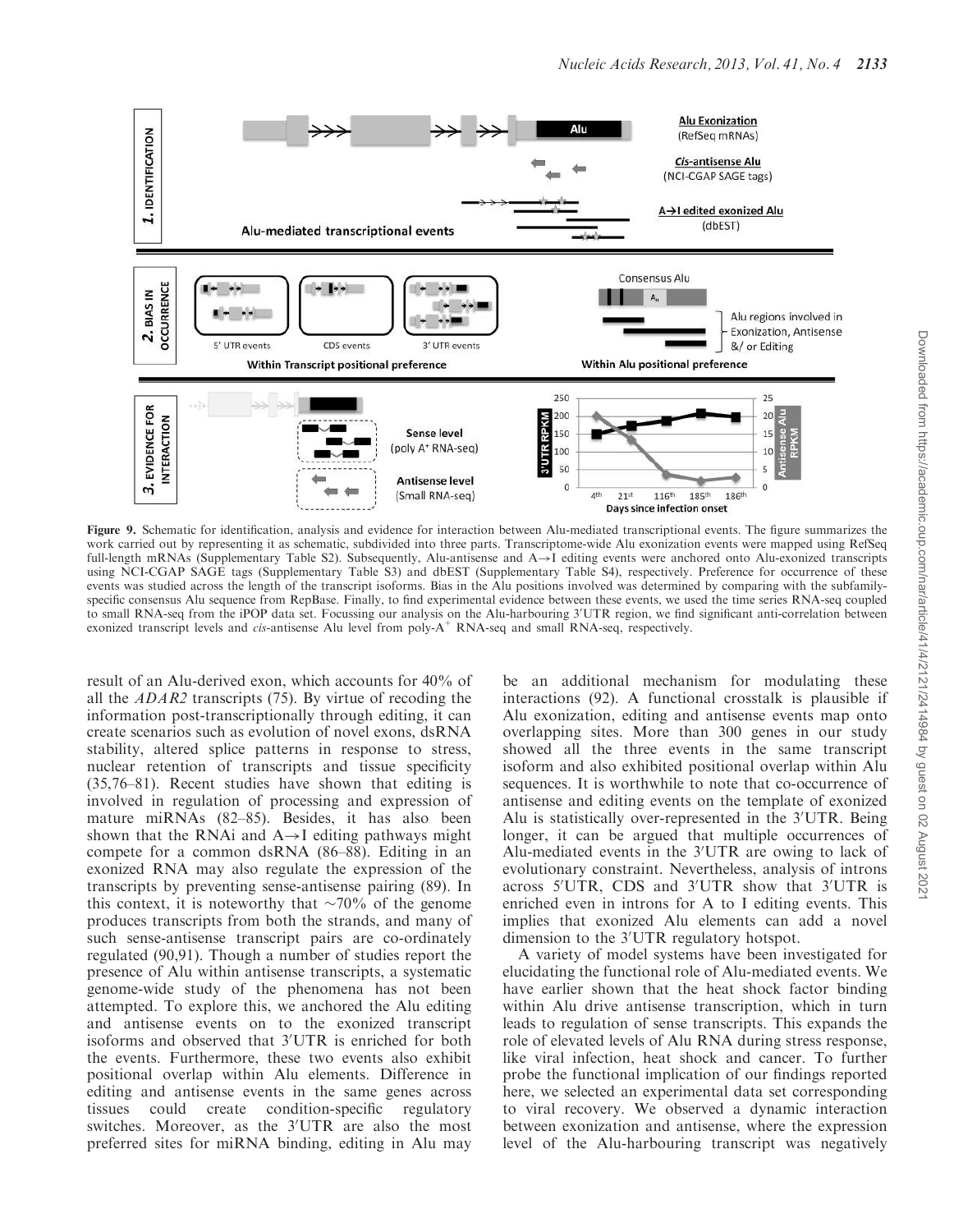

Figure 10. Presence of a diversity of Alu-mediated events in genes involved in apoptosis. Genes identified for Alu-mediated events have been overlaid on the Apoptosis pathway (KEGG database). The colours represent different status of the genes; pink for presence of all the three events, yellow when Exonization only, green for exonization+antisense and blue for exonization+editing. The differential presence of these phenomena can provide an extra layer of regulation over cellular pathways.

correlated with that of the *cis*-antisense through consecutive time points following recovery from viral infection. When segregated at the isoform level, we found instances, albeit for a couple of genes only, where either the Alu-exonized or the non-exonized-isoform to be expressing in response to the cellular stimulus. There are multiple other regulatory factors involved in host defence mechanisms, and primate-specific Alu could have evolved to complement the existing network of regulators. Hence, for genes like *GGA1* and *FKBP5*, expression of nonexonized isoform points towards an alternative mode of regulation rather than *cis*-antisense Alu. This corroborates the earlier finding in our laboratory that *cis*-antisense Alu transcription can regulate the levels of the corresponding sense transcript. Our findings are further strengthened by the fact that these genes were found to be either involved directly in host response or as part of the ubiquitinproteasomal pathway, integral to anti-viral response.

This work is important by virtue of its relevance in imparting a single transcript with multiple modular functions through Alu-mediated events. Thus, a gene with potential for Alu exonization can have at least four possible states: non-exonized, exonized, edited and

different proportions of these isoforms through antisense. An Alu-exonized transcript has the potential to be regulated through *cis-*antisense Alus, which in turn is subject to variability if there are  $A \rightarrow I$  editing events in the exonized transcripts. A genome-wide consequence of such a crosstalk could lead to altered dynamics and outcome of a regulatory network. For instance, in context of the total genes exonized in the transcriptome, we observed an abundance of these events in apoptosis (Figure 10) (Table 6), a pathway, which is not only important in cellular homeostasis but also assumes importance in various disease etiologies (93–95). Genes of apoptotic pathway are under accelerated evolution in humans (96,97). Our observations suggest that changes in the non-coding regions through insertion of Alu elements combined with functional and dynamic interplay of Alumediated events, during primate evolution, could further shape the transcriptome. For instance, of the genes transcript involved in apoptosis (98), we observe many genes in the DR3/DR4 receptor pathway as well as those involved in the extrinsic pathway and DNA damage to have these events (99,100). Especially in genes such as *TRAIL*, *TRAIL-R*, *XIAP*, *CFLAR*, *CASP8*,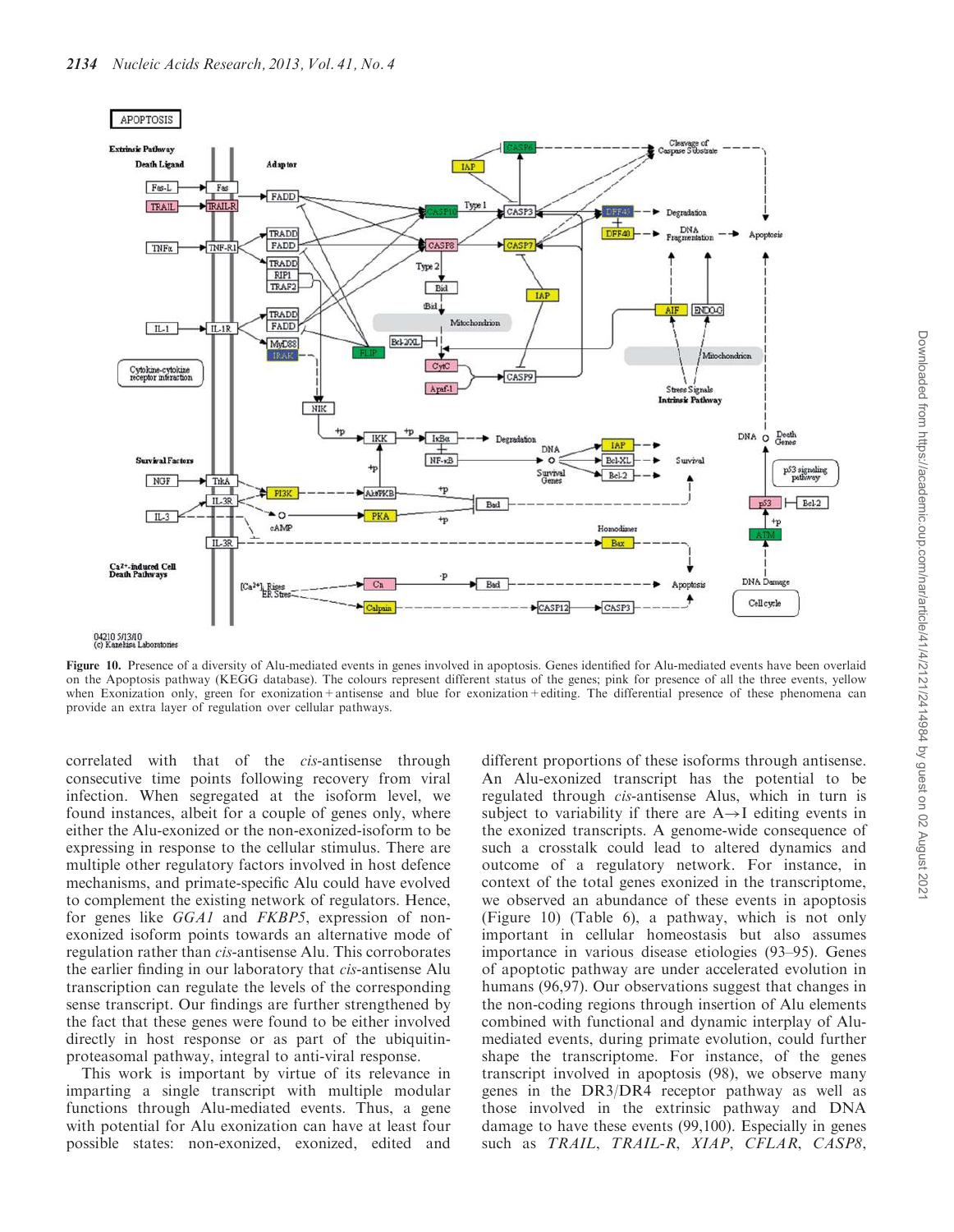*APAF*, *CYTC*, *MAVS*, *TP53* that are some key nodal points in apoptosis, variability in expression could affect the cell viability. Noteworthy, *CFLAR* or *c-FLIP* not only has multiple transcript isoforms but also cleaved protein isoforms, proportions of which determine whether the cells would undergo apoptosis or survive (101,102). We find that majority of the isoforms have four Alus in their 3'UTR, two of which are also edited. The larger isoform is pro-apoptotic, but its cleaved smaller product is anti-apoptotic. One of the small isoforms, which is antiapoptotic does not have any of these Alus. The CFLAR protein is also responsive to dsRNA during viral infections. Alu element could be an important player in this dynamics. Examples like *c-FLIP* can be taken up as case study to understand the mechanism in detail. This will help us to highlight the role of Alu in multiple transcript isoforms of a single gene with respect to functional diversity/specificity in response to stimuli.

Given the recent findings from the ENCODE project with respect to the non-coding regions of the genome (103), we believe that co-occurrence of Alu exonization, editing and antisense in the same transcript could provide additional insights into the novel primate specific regulatory switches. In conclusion, non-coding exonic Alu elements in the transcriptome can affect global responses through a unifying mechanism from specific biological processes. This concept would be important to explore during conditions of stress.

### SUPPLEMENTARY DATA

Supplementary Data are available at NAR Online: Supplementary Tables 1–10 and Supplementary Methods.

# FUNDING

Funding for open access charge: Council of Scientific and Industrial Research (CSIR) (to M.M.) in the form of project (NWP-0036). Senior research fellowships from CSIR (to A.K.M. and R.P.); project assistantship from CSIR project [SIP-0006 to V.J.] is also duly acknowledged.

*Conflict of interest statement*. None declared.

#### **REFERENCES**

- 1. Walters,R.D., Kugel,J.F. and Goodrich,J.A. (2009) InvAluable junk: the cellular impact and function of Alu and B2 RNAs. *IUBMB Life*, 61, 831–837.
- 2. Hasler,J., Samuelsson,T. and Strub,K. (2007) Useful 'junk': Alu RNAs in the human transcriptome. *Cell Mol. Life Sci.*, 64, 1793–1800.
- 3. Pandey,R. and Mukerji,M. (2011) From 'JUNK' to just unexplored noncoding knowledge: the case of transcribed Alus. *Brief. Funct. Genomics*, 10, 294–311.
- 4. Shankar,R., Grover,D., Brahmachari,S.K. and Mukerji,M. (2004) Evolution and distribution of RNA polymerase II regulatory sites from RNA polymerase III dependant mobile Alu elements. *BMC Evol. Biol.*, 4, 37.
- 5. Rodriguez,J., Vives,L., Jorda,M., Morales,C., Munoz,M., Vendrell,E. and Peinado,M.A. (2008) Genome-wide tracking of

unmethylated DNA Alu repeats in normal and cancer cells. *Nucleic Acids Res.*, 36, 770–784.

- 6. Baillie,J.K., Barnett,M.W., Upton,K.R., Gerhardt,D.J., Richmond,T.A., De,S.F., Brennan,P.M., Rizzu,P., Smith,S., Fell,M. *et al*. (2011) Somatic retrotransposition alters the genetic landscape of the human brain. *Nature*, 479, 534–537.
- 7. Pandey,R., Mandal,A.K., Jha,V. and Mukerji,M. (2011) HSF binding in Alu repeats expands its involvement in stress through an antisense mechanism. *Genome Biol.*, 12, R117.
- 8. de,A.A., Wang,M., Bonaldo,M.F., Xie,H. and Soares,M.B. (2011) Genetic and epigenetic variations contributed by Alu retrotransposition. *BMC Genomics*, 12, 617.
- 9. Cordaux,R. and Batzer,M.A. (2009) The impact of retrotransposons on human genome evolution. *Nat. Rev. Genet.*,  $10, 691 - 703$
- 10. Grover,D., Kannan,K., Brahmachari,S.K. and Mukerji,M. (2005) ALU-ring elements in the primate genomes. *Genetica*, 124, 273–289.
- 11. Grover,D., Majumder,P.P., Rao,B., Brahmachari,S.K. and Mukerji,M. (2003) Nonrandom distribution of alu elements in genes of various functional categories: insight from analysis of human chromosomes 21 and 22. *Mol. Biol. Evol.*, 20, 1420–1424.
- 12. Corvelo,A. and Eyras,E. (2008) Exon creation and establishment in human genes. *Genome Biol.*, 9, R141.
- 13. Gal-Mark,N., Schwartz,S., Ram,O., Eyras,E. and Ast,G. (2009) The pivotal roles of TIA proteins in 5' splice-site selection of alu exons and across evolution. *PLoS Genet.*, 5, e1000717.
- 14. Lev-Maor,G., Ram,O., Kim,E., Sela,N., Goren,A., Levanon,E.Y. and Ast,G. (2008) Intronic Alus influence alternative splicing. *PLoS Genet.*, 4, e1000204.
- 15. Sorek,R., Ast,G. and Graur,D. (2002) Alu-containing exons are alternatively spliced. *Genome Res.*, 12, 1060–1067.
- 16. Lev-Maor,G., Sorek,R., Shomron,N. and Ast,G. (2003) The birth of an alternatively spliced exon: 3' splice-site selection in Alu exons. *Science*, 300, 1288–1291.
- 17. Chen,L.L., DeCerbo,J.N. and Carmichael,G.G. (2008) Alu element-mediated gene silencing. *EMBO J.*, 27, 1694–1705.
- 18. Romanish,M.T., Nakamura,H., Lai,C.B., Wang,Y. and Mager,D.L. (2009) A novel protein isoform of the multicopy human NAIP gene derives from intragenic Alu SINE promoters. *PLoS One*, 4, e5761.
- 19. Wu,M., Li,L. and Sun,Z. (2007) Transposable element fragments in protein-coding regions and their contributions to human functional proteins. *Gene*, 401, 165–171.
- 20. Dagan,T., Sorek,R., Sharon,E., Ast,G. and Graur,D. (2004) AluGene: a database of Alu elements incorporated within protein-coding genes. *Nucleic Acids Res.*, 32, D489–D492.
- 21. Krull,M., Brosius,J. and Schmitz,J. (2005) Alu-SINE exonization: en route to protein-coding function. *Mol. Biol. Evol.*, 22, 1702–1711.
- 22. Zhang,X.H. and Chasin,L.A. (2006) Comparison of multiple vertebrate genomes reveals the birth and evolution of human exons. *Proc. Natl Acad. Sci. USA*, 103, 13427–13432.
- 23. Shen,S., Lin,L., Cai,J.J., Jiang,P., Kenkel,E.J., Stroik,M.R., Sato,S., Davidson,B.L. and Xing,Y. (2011) Widespread establishment and regulatory impact of Alu exons in human genes. *Proc. Natl Acad. Sci. USA*, 108, 2837–2842.
- 24. Panning,B. and Smiley,J.R. (1994) Activation of RNA polymerase III transcription of human Alu elements by herpes simplex virus. *Virology*, 202, 408–417.
- 25. Tang,R.B., Wang,H.Y., Lu,H.Y., Xiong,J., Li,H.H., Qiu,X.H. and Liu,H.Q. (2005) Increased level of polymerase III transcribed Alu RNA in hepatocellular carcinoma tissue. *Mol. Carcinog.*, 42, 93–96.
- 26. Mariner,P.D., Walters,R.D., Espinoza,C.A., Drullinger,L.F., Wagner,S.D., Kugel,J.F. and Goodrich,J.A. (2008) Human Alu RNA is a modular transacting repressor of mRNA transcription during heat shock. *Mol. Cell*, 29, 499–509.
- 27. Conley,A.B., Miller,W.J. and Jordan,I.K. (2008) Human cis natural antisense transcripts initiated by transposable elements. *Trends Genet.*, 24, 53–56.
- 28. Kim,D.S. and Hahn,Y. (2010) Human-specific antisense transcripts induced by the insertion of transposable element. *Int. J. Mol. Med.*, 26, 151–157.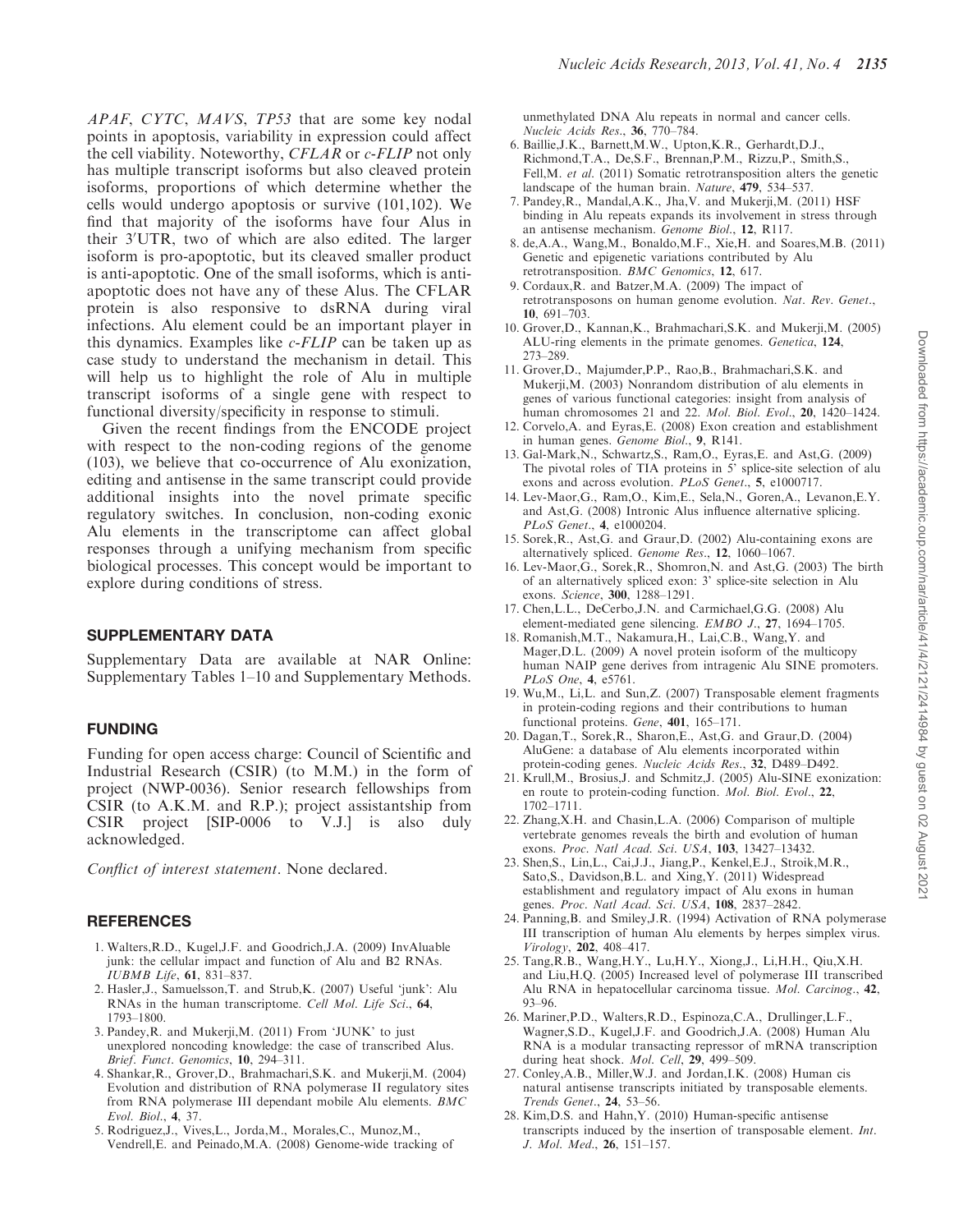- 29. Quere,R., Manchon,L., Lejeune,M., Clement,O., Pierrat,F., Bonafoux,B., Commes,T., Piquemal,D. and Marti,J. (2004) Mining SAGE data allows large-scale, sensitive screening of antisense transcript expression. *Nucleic Acids Res.*, 32, e163.
- 30. Levanon,E.Y., Eisenberg,E., Yelin,R., Nemzer,S., Hallegger,M., Shemesh,R., Fligelman,Z.Y., Shoshan,A., Pollock,S.R., Sztybel,D. *et al*. (2004) Systematic identification of abundant A-to-I editing sites in the human transcriptome. *Nat. Biotechnol.*, 22, 1001–1005.
- 31. Barak,M., Levanon,E.Y., Eisenberg,E., Paz,N., Rechavi,G., Church,G.M. and Mehr,R. (2009) Evidence for large diversity in the human transcriptome created by Alu RNA editing. *Nucleic Acids Res.*, 37, 6905–6915.
- 32. Kim,D.D., Kim,T.T., Walsh,T., Kobayashi,Y., Matise,T.C., Buyske,S. and Gabriel,A. (2004) Widespread RNA editing of embedded alu elements in the human transcriptome. *Genome Res.*, 14, 1719–1725.
- 33. Osenberg,S., Paz,Y.N., Safran,M., Moshkovitz,S., Shtrichman,R., Sherf,O., Jacob-Hirsch,J., Keshet,G., Amariglio,N., Itskovitz-Eldor,J. *et al*. (2010) Alu sequences in undifferentiated human embryonic stem cells display high levels of A-to-I RNA editing. *PLoS One*, 5, e11173.
- 34. Wang,J., Geesman,G.J., Hostikka,S.L., Atallah,M., Blackwell,B., Lee,E., Cook,P.J., Pasaniuc,B., Shariat,G., Halperin,E. *et al*. (2011) Inhibition of activated pericentromeric SINE/Alu repeat transcription in senescent human adult stem cells reinstates self-renewal. *Cell Cycle*, 10, 3016–3030.
- 35. Chen,L.L. and Carmichael,G.G. (2009) Altered nuclear retention of mRNAs containing inverted repeats in human embryonic stem cells: functional role of a nuclear noncoding RNA. *Mol. Cell*, 35, 467–478.
- 36. Pruitt,K.D., Tatusova,T. and Maglott,D.R. (2005) NCBI reference sequence (RefSeq): a curated non-redundant sequence database of genomes, transcripts and proteins. *Nucleic Acids Res.*, 33, D501–D504.
- 37. Karolchik,D., Hinrichs,A.S., Furey,T.S., Roskin,K.M., Sugnet,C.W., Haussler,D. and Kent,W.J. (2004) The UCSC table browser data retrieval tool. *Nucleic Acids Res.*, 32, D493–D496.
- 38. Goecks,J., Nekrutenko,A. and Taylor,J. (2010) Galaxy: a comprehensive approach for supporting accessible, reproducible, and transparent computational research in the life sciences. *Genome Biol.*, 11, R86.
- 39. Blankenberg,D., Von,K.G., Coraor,N., Ananda,G., Lazarus,R., Mangan,M., Nekrutenko,A. and Taylor,J. (2010) Galaxy: a web-based genome analysis tool for experimentalists. *Curr. Protoc. Mol. Biol.*, Chapter 19, Unit 21.
- 40. Giardine,B., Riemer,C., Hardison,R.C., Burhans,R., Elnitski,L., Shah,P., Zhang,Y., Blankenberg,D., Albert,I., Taylor,J. *et al*. (2005) Galaxy: a platform for interactive large-scale genome analysis. *Genome Res.*, 15, 1451–1455.
- 41. Smit,A., Hubley,R. and Green,P. *RepeatMasker Open-3.0. 1996-2010*.
- 42. Jurka,J., Kapitonov,V.V., Pavlicek,A., Klonowski,P., Kohany,O. and Walichiewicz,J. (2005) Repbase update, a database of eukaryotic repetitive elements. *Cytogenet. Genome Res.*, 110, 462–467.
- 43. Lash,A.E., Tolstoshev,C.M., Wagner,L., Schuler,G.D., Strausberg,R.L., Riggins,G.J. and Altschul,S.F. (2000) SAGEmap: a public gene expression resource. *Genome Res*, 10, 1051–1060.
- 44. Benson,D.A., Karsch-Mizrachi,I., Lipman,D.J., Ostell,J. and Wheeler,D.L. (2004) GenBank: update. *Nucleic Acids Res.*, 32, D23–D26.
- 45. Riggins,G.J. and Strausberg,R.L. (2001) Genome and genetic resources from the Cancer Genome Anatomy Project. *Hum. Mol. Genet.*, 10, 663–667.
- 46. Strausberg,R.L., Buetow,K.H., Emmert-Buck,M.R. and Klausner,R.D. (2000) The cancer genome anatomy project: building an annotated gene index. *Trends Genet.*, 16, 103–106.
- 47. Barrett,T., Troup,D.B., Wilhite,S.E., Ledoux,P., Evangelista,C., Kim,I.F., Tomashevsky,M., Marshall,K.A., Phillippy,K.H., Sherman,P.M. *et al*. (2011) NCBI GEO: archive for functional genomics data sets–10 years on. *Nucleic Acids Res.*, 39, D1005–D1010.
- 48. Fujita,P.A., Rhead,B., Zweig,A.S., Hinrichs,A.S., Karolchik,D., Cline,M.S., Goldman,M., Barber,G.P., Clawson,H., Coelho,A.

*et al*. (2011) The UCSC Genome Browser database: update 2011. *Nucleic Acids Res.*, 39, D876–D882.

- 49. Rice,P., Longden,I. and Bleasby,A. (2000) EMBOSS: the European Molecular Biology Open Software Suite. *Trends Genet.*, 16, 276–277.
- 50. Sherry,S.T., Ward,M.H., Kholodov,M., Baker,J., Phan,L., Smigielski,E.M. and Sirotkin,K. (2001) dbSNP: the NCBI database of genetic variation. *Nucleic Acids Res.*, 29, 308–311.
- 51. Saldanha,A.J. (2004) Java Treeview–extensible visualization of microarray data. *Bioinformatics*, 20, 3246–3248.
- 52. Kiran,A. and Baranov,P.V. (2010) DARNED: a DAtabase of RNa EDiting in humans. *Bioinformatics*, 26, 1772–1776.
- 53. Chen,R., Mias,G.I., Li-Pook-Than,J., Jiang,L., Lam,H.Y., Chen,R., Miriami,E., Karczewski,K.J., Hariharan,M., Dewey,F.E. *et al*. (2012) Personal omics profiling reveals dynamic molecular and medical phenotypes. *Cell*, 148, 1293–1307.
- 54. Barnett,D.W., Garrison,E.K., Quinlan,A.R., Stromberg,M.P. and Marth,G.T. (2011) BamTools: a C++ API and toolkit for analyzing and managing BAM files. *Bioinformatics*, 27, 1691–1692.
- 55. Anders Simon. *HTSeq: Analysing High-Throughput Sequencing Data with Python*, 2010.
- 56. Hannon Gordon. *FASTX-Toolkit: FASTQ/A Short-Reads Pre-processing Tools*, 2009.
- 57. Andrews Simon. *FastQC: A Quality Control Tool for High Throughput Sequence Data*, 2010.
- 58. Langmead,B., Trapnell,C., Pop,M. and Salzberg,S.L. (2009) Ultrafast and memory-efficient alignment of short DNA sequences to the human genome. *Genome Biol.*, 10, R25.
- 59. Quinlan,A.R. and Hall,I.M. (2010) BEDTools: a flexible suite of utilities for comparing genomic features. *Bioinformatics*, 26, 841–842.
- 60. Stark,C., Breitkreutz,B.J., Reguly,T., Boucher,L., Breitkreutz,A. and Tyers,M. (2006) BioGRID: a general repository for interaction datasets. *Nucleic Acids Res.*, 34, D535–D539.
- 61. Smoot,M.E., Ono,K., Ruscheinski,J., Wang,P.L. and Ideker,T. (2011) Cytoscape 2.8: new features for data integration and network visualization. *Bioinformatics*, 27, 431–432.
- 62. Shannon,P., Markiel,A., Ozier,O., Baliga,N.S., Wang,J.T., Ramage,D., Amin,N., Schwikowski,B. and Ideker,T. (2003) Cytoscape: a software environment for integrated models of biomolecular interaction networks. *Genome Res.*, 13, 2498–2504.
- 63. Huang da,W., Sherman,B.T. and Lempicki,R.A. (2009) Systematic and integrative analysis of large gene lists using DAVID bioinformatics resources. *Nat. Protoc.*, 4, 44–57.
- 64. Maere,S., Heymans,K. and Kuiper,M. (2005) BiNGO: a Cytoscape plugin to assess overrepresentation of gene ontology categories in biological networks. *Bioinformatics*, 21, 3448–3449.
- 65. Liang,Q., Deng,H., Li,X., Wu,X., Tang,Q., Chang,T.H., Peng,H., Rauscher,F.J. III, Ozato,K. and Zhu,F. (2011) Tripartite motif-containing protein 28 is a small ubiquitin-related modifier E3 ligase and negative regulator of IFN regulatory factor 7. *J. Immunol.*, 187, 4754–4763.
- 66. Nisole,S., Stoye,J.P. and Saib,A. (2005) TRIM family proteins: retroviral restriction and antiviral defence. *Nat. Rev. Microbiol.*, 3, 799–808.
- 67. Yi,P., Zhang,W., Zhai,Z., Miao,L., Wang,Y. and Wu,M. (2003) Bcl-rambo beta, a special splicing variant with an insertion of an Alu-like cassette, promotes etoposide- and Taxol-induced cell death. *FEBS Lett.*, 534, 61–68.
- 68. Mishra,R.R., Chaudhary,J.K., Bajaj,G.D. and Rath,P.C. (2011) A novel human TPIP splice-variant (TPIP-C2) mRNA, expressed in human and mouse tissues, strongly inhibits cell growth in HeLa cells. *PLoS One*, 6, e28433.
- 69. Rudinger-Thirion,J., Lescure,A., Paulus,C. and Frugier,M. (2011) Misfolded human tRNA isodecoder binds and neutralizes a 3' UTR-embedded Alu element. *Proc. Natl Acad. Sci. USA*, 108, E794–E802.
- 70. Monte,S.M., Ghanbari,K., Frey,W.H., Beheshti,I., Averback,P., Hauser,S.L., Ghanbari,H.A. and Wands,J.R. (1997) Characterization of the AD7C-NTP cDNA expression in Alzheimer's disease and measurement of a 41-kD protein in cerebrospinal fluid. *J. Clin. Invest.*, 100, 3093–3104.